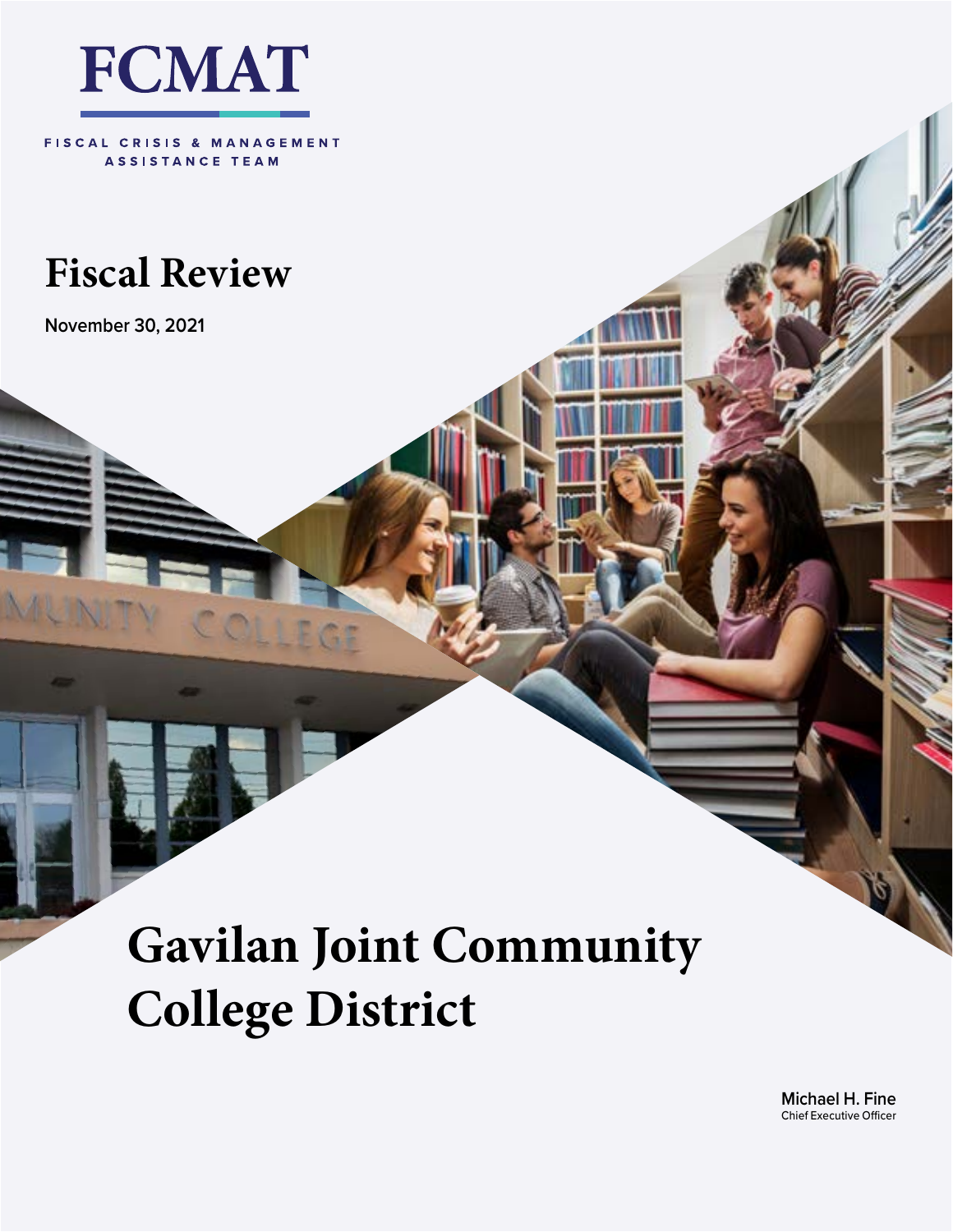

November 30, 2021

Lizette Navarette, Vice Chancellor for Finance and Facilities Planning California Community Colleges Chancellor's Office 1102 Q Street, 6th Floor Sacramento, CA 95811

Dear Vice Chancellor Navarette:

On October 28, 2020, the California Community Colleges Chancellor's Office requested that FCMAT conduct a Fiscal Health Risk Analysis (FHRA) to determine whether Gavilan College has developed and implemented a strategic enrollment plan in alignment with Student Centered Funding Formula (SCFF) metrics, and determine whether the district has reviewed instructional programs, student services and administrative services to ensure they are aligned with revenue and cash flow projections.

FCMAT's study team collected data and interviewed leaders, staff and faculty virtually in January through March 2021. FCMAT then worked with the district again from July through September 2021 to collect additional data and conduct additional interviews. This report contains the study team's findings and recommendations.

FCMAT appreciates the opportunity to serve the California Community Colleges Chancellor's Office and extends thanks to all the staff for their assistance during fieldwork.

Sincerely,

Murhaul 7- Find

Michael H. Fine Chief Executive Officer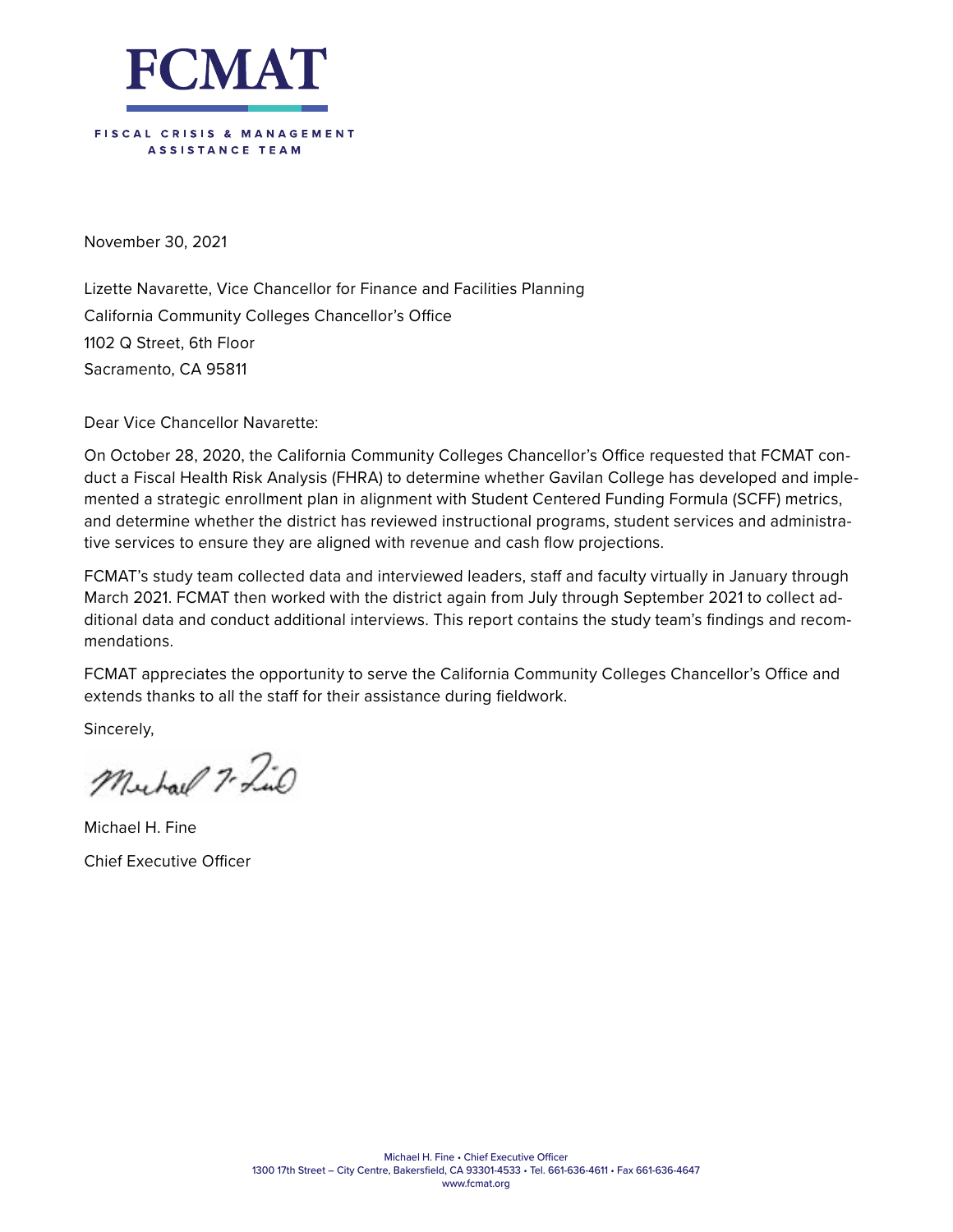## **Contents**

 $\overline{\phantom{a}}$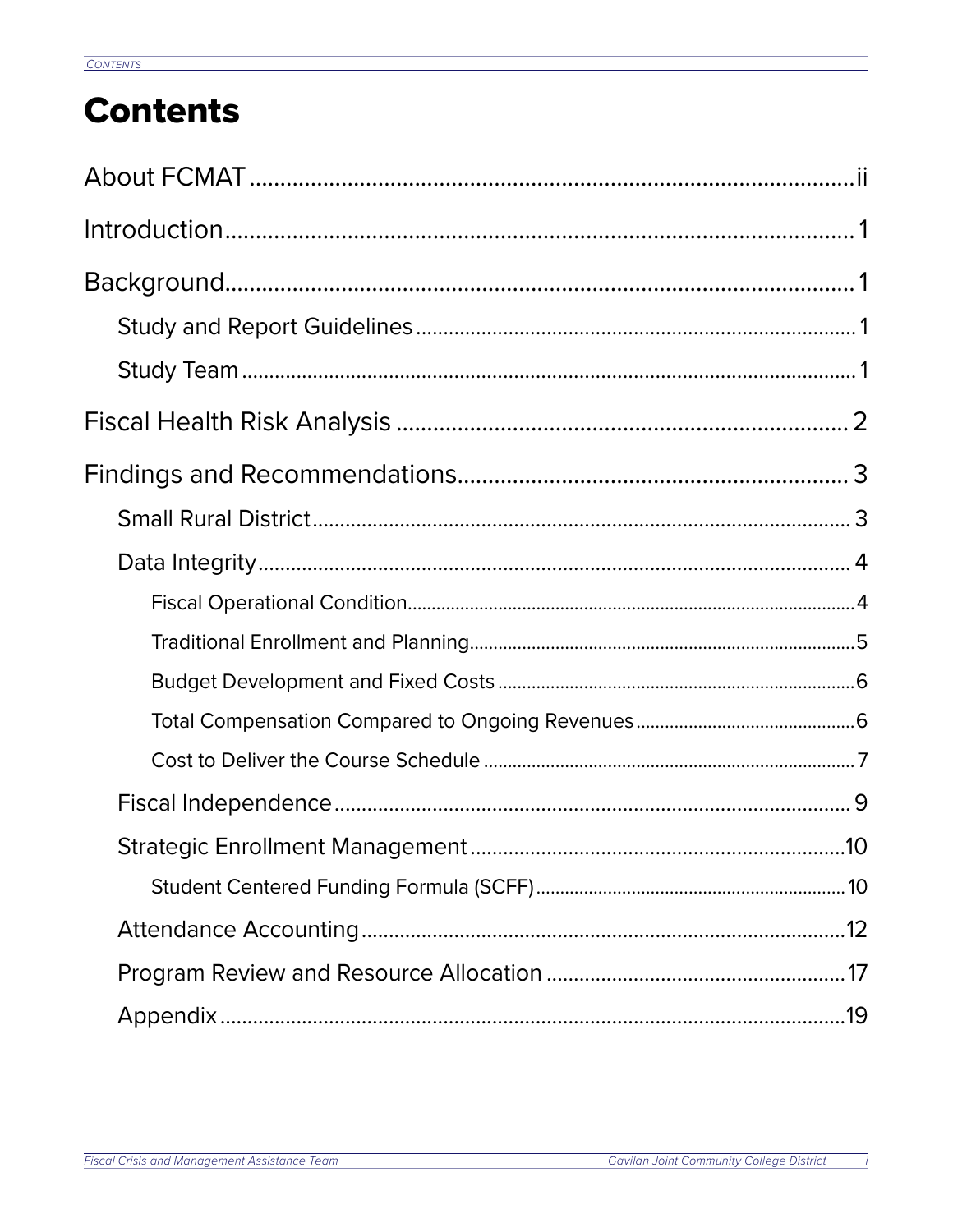## About FCMAT

FCMAT's primary mission is to assist California's local K-14 educational agencies to identify, prevent, and resolve financial, human resources and data management challenges. FCMAT provides fiscal and data management assistance, professional development training, product development and other related school business and data services. FCMAT's fiscal and management assistance services are used not just to help avert fiscal crisis, but to promote sound financial practices, support the training and development of chief business officials and help to create efficient organizational operations. FCMAT's data management services are used to help local educational agencies (LEAs) meet state reporting responsibilities, improve data quality, and inform instructional program decisions.

FCMAT may be requested to provide fiscal crisis or management assistance by a school district, charter school, community college, county office of education, the state superintendent of public instruction, or the Legislature.

When a request or assignment is received, FCMAT assembles a study team that works closely with the LEA to define the scope of work, conduct on-site fieldwork and provide a written report with findings and recommendations to help resolve issues, overcome challenges and plan for the future.



#### **Studies by Fiscal Year**

FCMAT has continued to make adjustments in the types of support provided based on the changing dynamics of K-14 LEAs and the implementation of major educational reforms. FCMAT also develops and provides numerous publications, software tools, workshops and professional learning opportunities to help LEAs operate more effectively and fulfill their fiscal oversight and data management responsibilities. The California School Information Services (CSIS) division of FCMAT assists the California Department of Education with the implementation of the California Longitudinal Pupil Achievement Data System (CALPADS). CSIS also hosts and maintains the Ed-Data website (www.ed-data.org) and provides technical expertise to the Ed-Data partnership: the California Department of Education, EdSource and FCMAT.

FCMAT was created by Assembly Bill (AB) 1200 in 1992 to assist LEAs to meet and sustain their financial obligations. AB 107 in 1997 charged FCMAT with responsibility for CSIS and its statewide data management work. AB 1115 in 1999 codified CSIS' mission.

AB 1200 is also a statewide plan for county offices of education and school districts to work together locally to improve fiscal procedures and accountability standards. AB 2756 (2004) provides specific responsibilities to FCMAT with regard to districts that have received emergency state loans.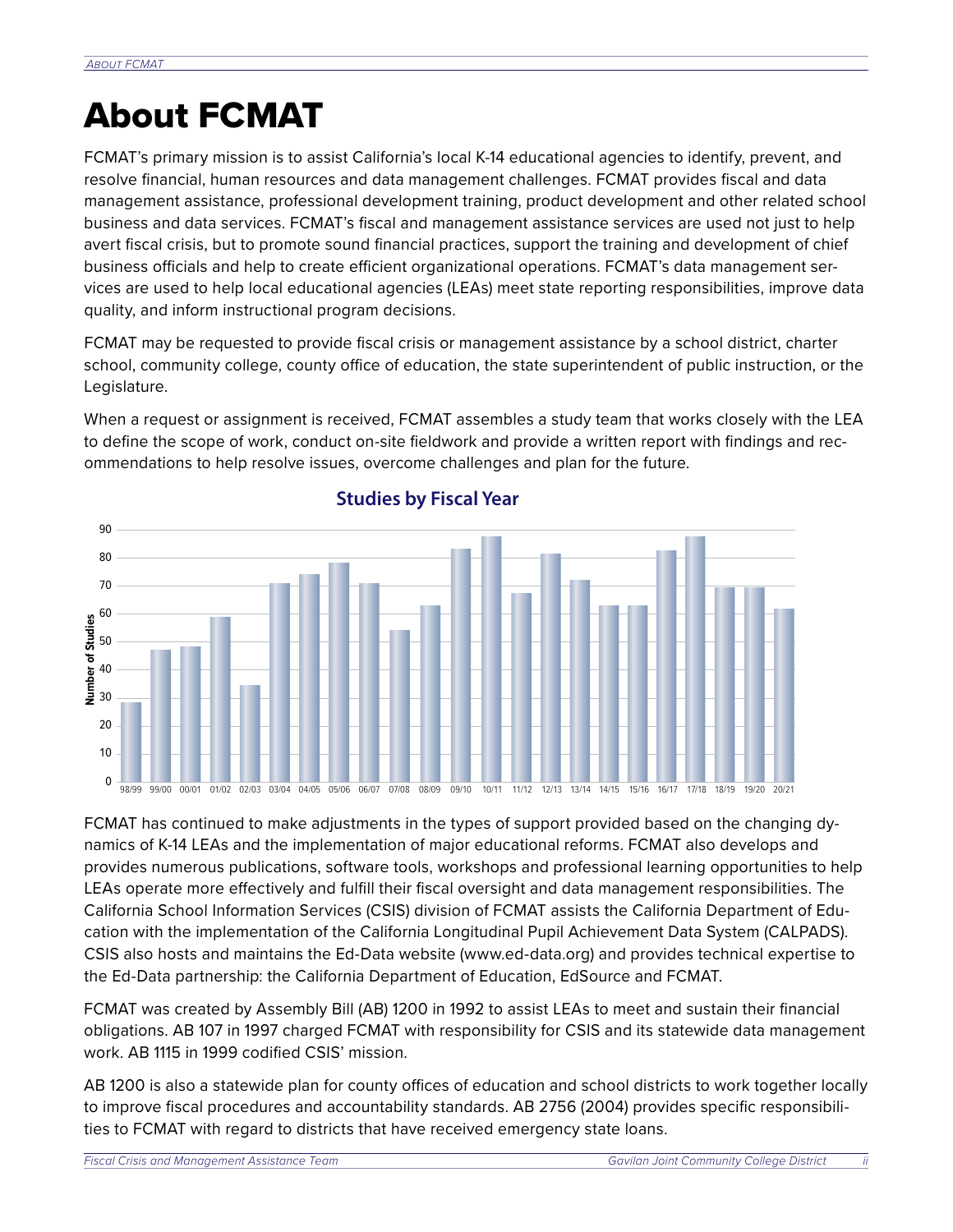In January 2006, Senate Bill 430 (charter schools) and AB 1366 (community colleges) became law and expanded FCMAT's services to those types of LEAs.

On September 17, 2018 AB 1840 was signed into law. This legislation changed how fiscally insolvent districts are administered once an emergency appropriation has been made, shifting the former state-centric system to be more consistent with the principles of local control, and providing new responsibilities to FCMAT associated with the process.

Since 1992, FCMAT has been engaged to perform more than 1,400 reviews for LEAs, including school districts, county offices of education, charter schools and community colleges. The Kern County Superintendent of Schools is the administrative agent for FCMAT. The team is led by Michael H. Fine, Chief Executive Officer, with funding derived through appropriations in the state budget and a modest fee schedule for charges to requesting agencies.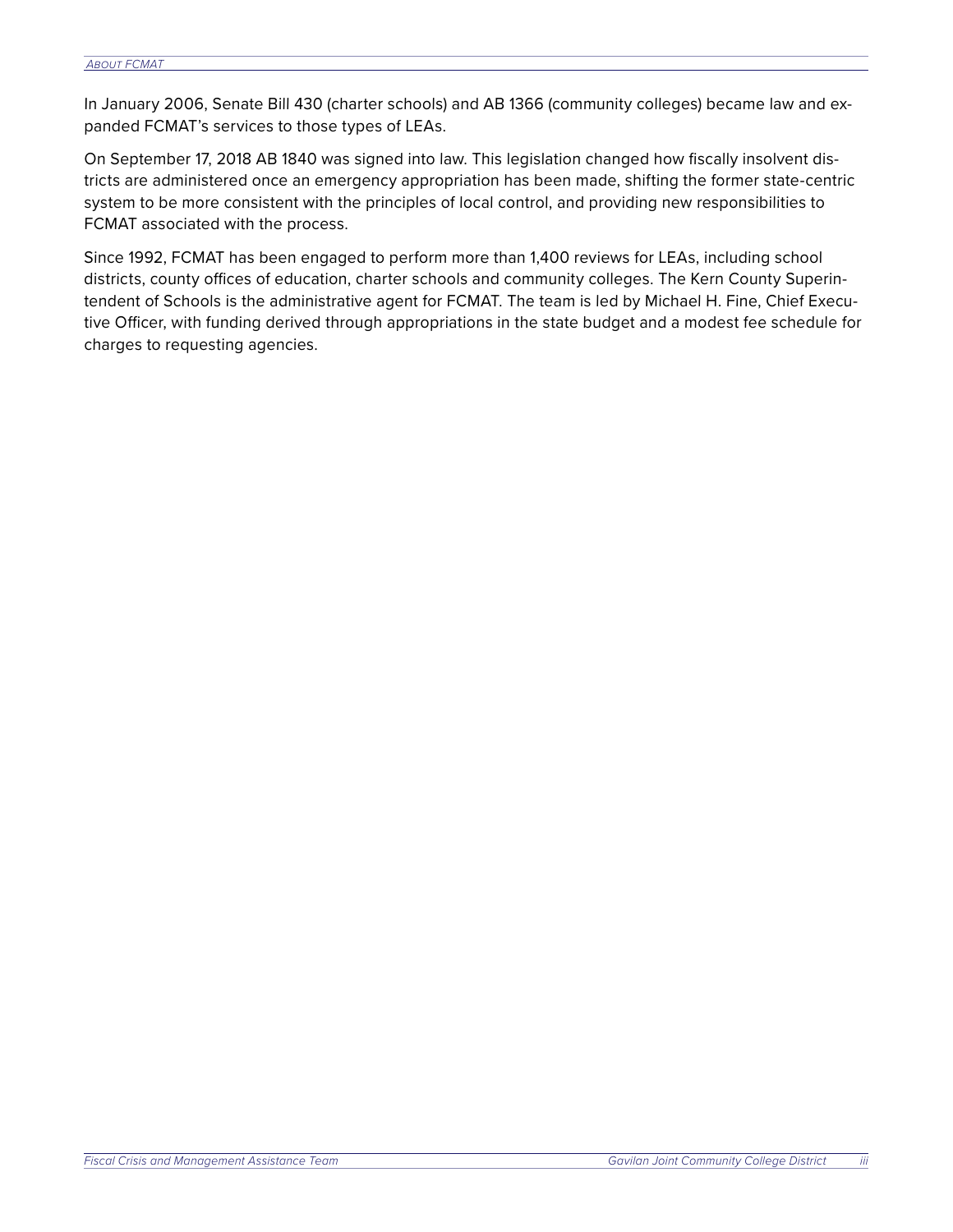## Introduction

## **Background**

Formed in 1919, the Gavilan Joint Community College District is a one-college district that serves the residents of San Benito and southern Santa Clara counties and offers a wide range of services including programs of continuing study in liberal arts, preprofessional, business, vocational and technical fields. Courses are offered on weekdays and weekends as well as in the evening. Gavilan College is a comprehensive institution that serves approximately 5,000 students and offers various educational programs and services including two-year degrees, certificates, and university transfer programs.

On October 28, 2020, the California Community Colleges Chancellor's Office requested that FCMAT assist Gavilan College by conducting a Fiscal Health Risk Analysis, determine whether Gavilan College has developed and implemented a strategic enrollment plan in alignment with Student Centered Funding Formula (SCFF) metrics, and determine whether the district has reviewed instructional programs, student services and administrative services to ensure it is aligned with revenue and cash-flow projections.

### Study and Report Guidelines

Because of the global pandemic, FCMAT's study team collected data and interviewed leaders, staff and faculty virtually in January through March 2021 and again from July through September 2021. This report is the result of those activities and is divided into the following sections:

- Fiscal Health Risk Analysis
- Strategic Enrollment Management
- Program Review and Resource Allocation

FCMAT's reports focus on systems and processes that may need improvement. Those that may be functioning well are generally not commented on in FCMAT's reports. In writing its reports, FCMAT uses the Associated Press Stylebook, a comprehensive guide to usage and accepted style that emphasizes conciseness and clarity. In addition, this guide emphasizes plain language, discourages the use of jargon and capitalizes relatively few terms.

### Study Team

The study team was composed of the following members:

| Michelle Giacomini       | Cambridge West Partnership                |
|--------------------------|-------------------------------------------|
| Deputy Executive Officer | <b>FCMAT Community College Consultant</b> |

Leonel Martínez FCMAT Technical Writer

Each team member reviewed the draft report to confirm its accuracy and to achieve consensus on the analysis.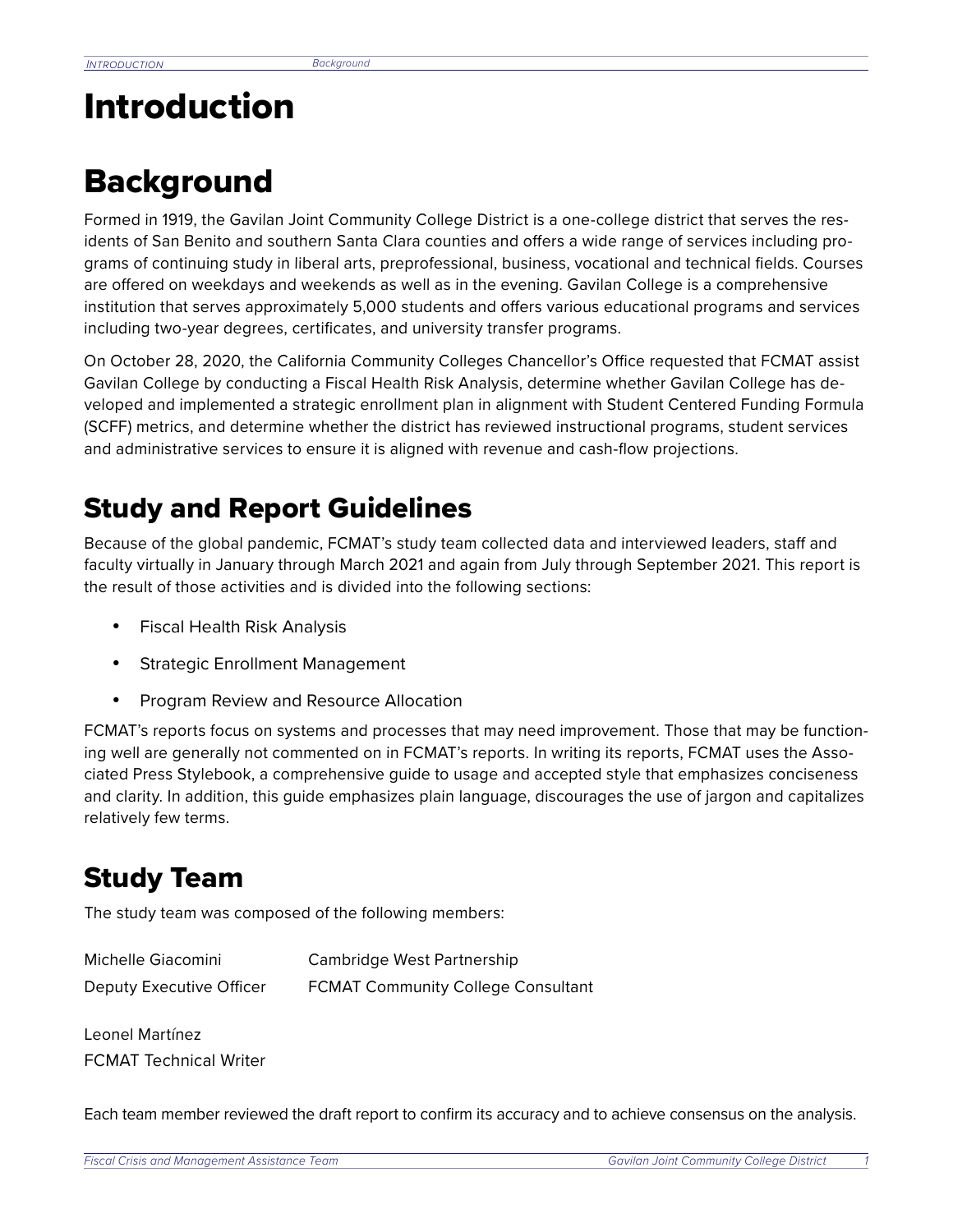## Fiscal Health Risk Analysis

FCMAT developed the Fiscal Health Risk Analysis (FHRA) as a tool to help evaluate a community college district's fiscal health and risk of insolvency in the current and two subsequent fiscal years.

The FHRA includes 18 sections, each containing specific questions. Each section and specific question are included based on FCMAT's work since its inception; they are the common indicators of risk or potential insolvency for districts that have neared insolvency and needed assistance from outside agencies. Each section of this analysis is critical to an organization, and lack of attention to these critical areas will eventually lead to a district's failure.

The greater the number of "no" answers to the questions in the analysis, the higher the score, which points to a greater potential risk of insolvency or fiscal issues for the district. Not all sections in the analysis, and not all questions within each section, carry equal weight; some areas carry higher risk and thus count more heavily toward or against a district's fiscal stability percentage. For this tool, 100% is the highest total risk that can be scored. A "yes" or "n/a" answer is assigned a score of 0, so the risk percentage increases only with a "no" answer or with an unanswered question.

Identifying issues early is the key to maintaining fiscal health. Diligent planning will enable a district to better understand its financial objectives and strategies to sustain a high level of fiscal efficiency and overall solvency. A district should consider completing the FHRA annually to assess its own fiscal health risk and progress over time.

During the scheduled evidence gathering timeline in January and February of 2021, FCMAT could not adequately gather evidence to meet the procedural intent of the FHRA process. The FHRA's intent is to complete a "point in time" assessment of the district's fiscal condition and most importantly, its operational status. In many circumstances, the district did not provide evidence to answer questions sufficiently and therefore a "no" answer was assessed, contributing to a draft overall score of 68%.

Throughout the spring and summer, after the draft score was developed, the district brought in interim support. Cash was reconciled, a more comprehensive budget was developed, the 2019-20 books were closed, a better understanding of California community college terms and operational practices was established, and new evidence was provided to FCMAT. In concurrence with the California Community Colleges Chancellor's Office, FCMAT concluded the original process and approach adjusting to assist Gavilan Joint Community College District in a more positive and long-lasting manner. FCMAT decided to postpone scoring the FHRA until the district hired permanent leadership and professional staff in all administrative services areas since the FHRA questions rely on the chief business officer's understanding of all district policies, administrative procedures, internal reports, desk manuals and district-approved processes and planning documents. The level of turnover, along with the difficulties of the pandemic and a recent cyberattack, means the district will need time to improve its organizational efficiencies. The use of retiree experts and additional assistance from external auditors has helped the district submit previously delayed financial reports. The receipt of Higher Education Emergency Relief Funds (HEERF) and the pausing of payments to the Joint Powers Authority (JPA) and instructional service agreement contracts have greatly improved the district's short-term fiscal situation. However, it was more reasonable to use the external assistance to focus on hiring permanent district staff and finding long-term solutions instead of reacting to emergencies and short-term issues.

This report will focus on the high-level fiscal and operational concerns that have been identified by FCMAT during fieldwork.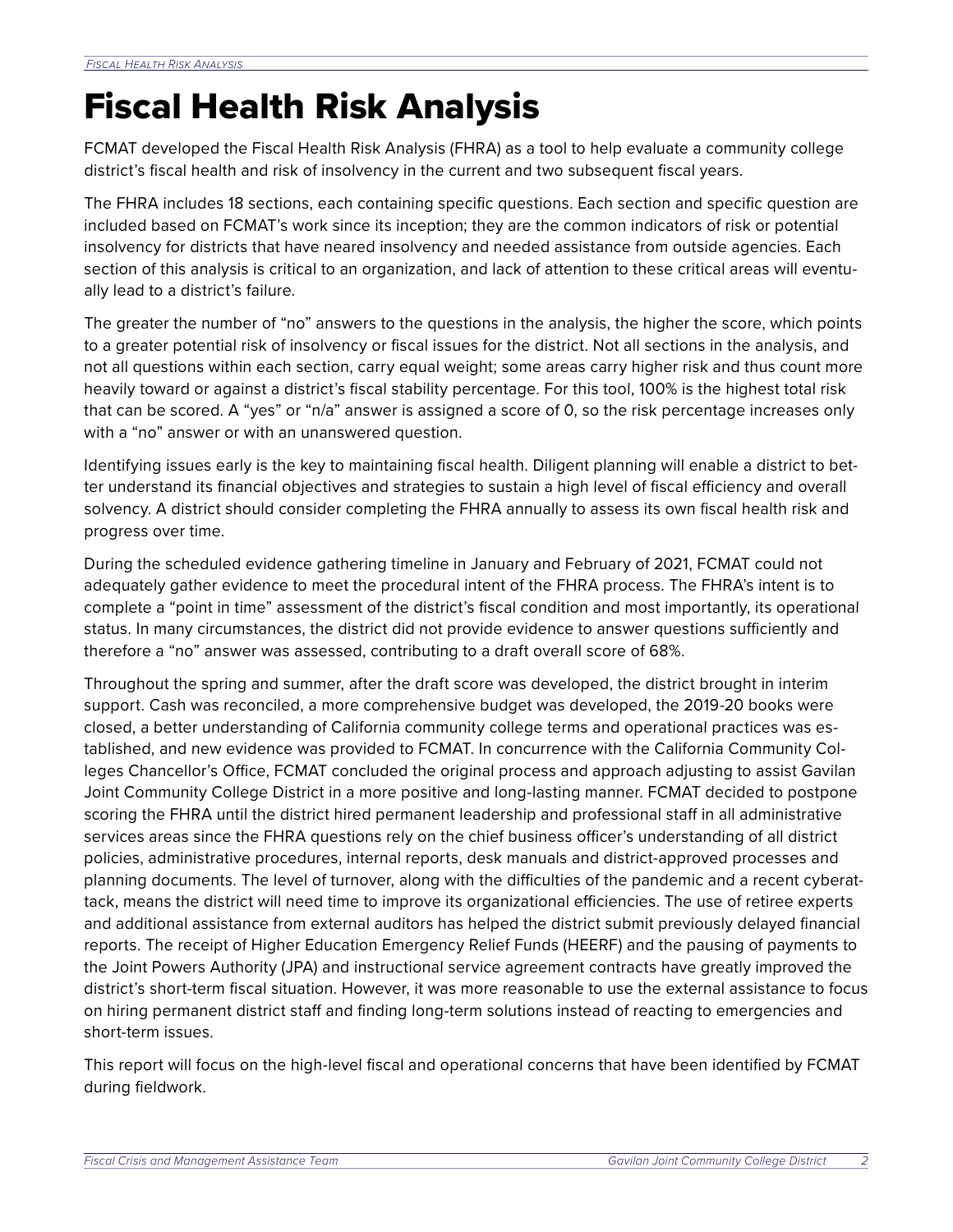## Findings and Recommendations

## Small Rural District

The district encompasses a large geographical area but serves a much smaller student population compared to most California community college districts. For the purpose of revenue for the California Community College system, these populations are quantified by providing funding based primarily on the total of full-time equivalent students (FTES). The larger the district, the more the district can take advantage of economies of scale and therefore provide additional services, program offerings, etc. Smaller districts do not have this luxury and must decide what services and programs they can offer; they cannot provide the same opportunities as larger districts.

Smaller districts tend to rely on nontraditional enrollment to inflate full-time equivalent student counts for the purpose of increasing FTES to increase revenues when the student population in their service areas is not growing. These FTES may include incarcerated student populations or ISAs outside of their service area. ISAs can be organized numerous ways but result in sharing apportionment revenues with the contracting agency. Most revenue sharing agreements are based on a reimbursable fee for providing education based on a student contact hour. The district relies heavily on these instructional service agreements for its total FTES counts.

Total FTES numbers can be misleading if the types of enrollments are not widely discussed districtwide. The district's overreliance on FTES associated with ISAs and revenue sharing agreements with the South Bay Regional Public Safety Training Consortium (a joint powers authority, or JPA) make it appear to serve more students than it does, which creates total revenues larger than the service area provides. In addition, the FTES associated with the ISAs and JPA inflate the number of full-time faculty the district must employ (known as the faculty obligation number, or FON). District personnel do not fully understand these inflated numbers and resulting financial challenges.

The district should be cautious when determining the level of educational opportunities and support services it can provide to the community. Any comparisons of program offerings, compensation levels, community service and other factors should include only California community college districts of similar size that provide similar services. Any attempt to align salaries, benefits, programs of study or increased support services with neighboring districts will create fiscal stress because they cannot realistically be compared to the much smaller Gavilan Joint Community College District, especially at current funding levels.

The district must pay close attention to the FTES it captures from ISAs and the JPA. Since it is difficult for the district to determine how many FTES will be generated from year to year; a conservative approach to budgeting is prudent. It is also important that the board and administration establish a level of comfort when using less reliable funds for ongoing costs such as ISAs and the JPA. Budgeting is a critical balancing act, and everyone including the JPA must understand what the final outcome could be.

The district should begin comparing program offerings, student service levels, compensation, community service and other activities with California community college districts of similar FTES and reliance on ISAs. Until the number of FTES increases, any comparison of compensation levels, operational structure, release time and employee and student services should use like-sized California community college districts.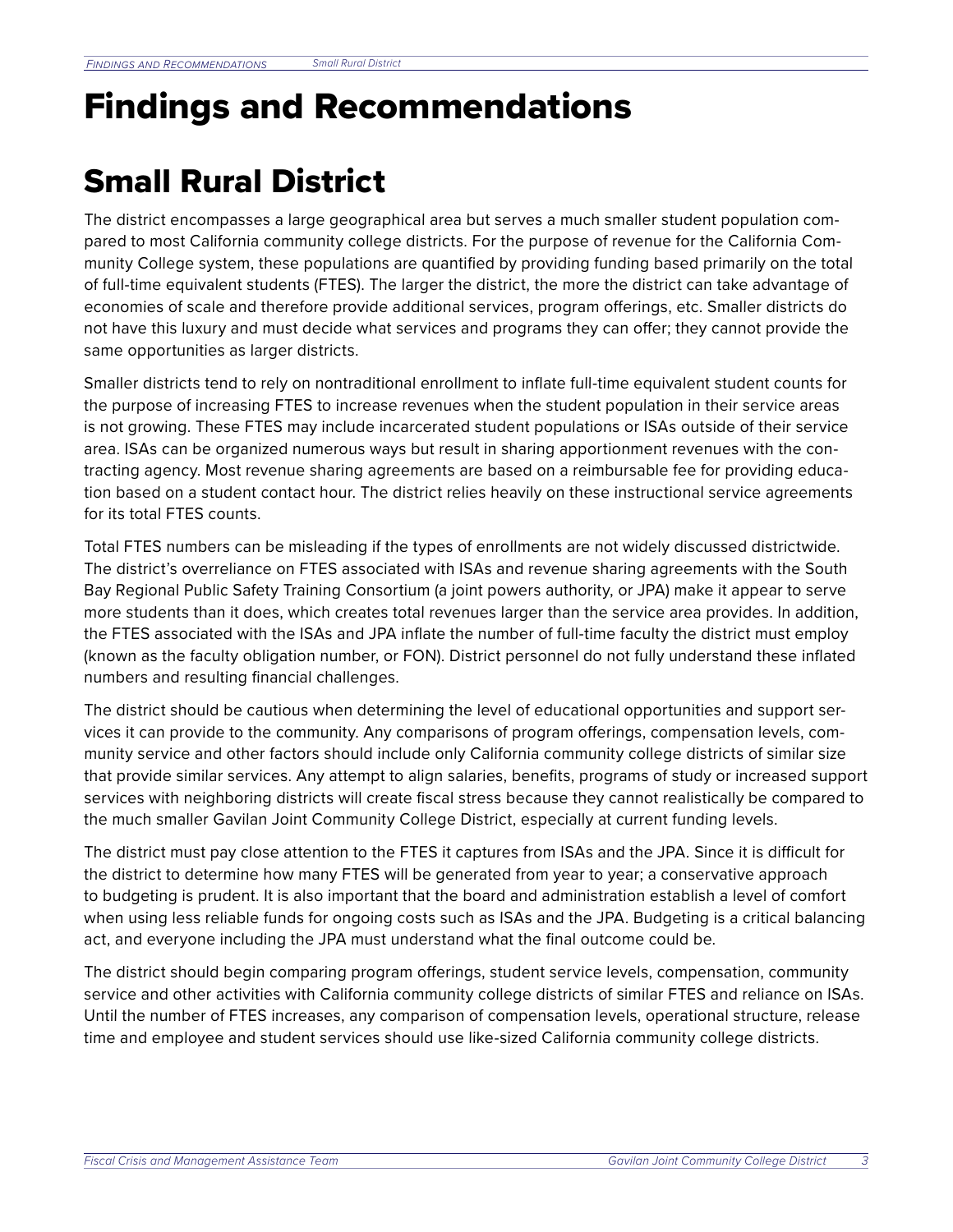## Data Integrity

The district continues to struggle with data integrity. Data integrity in an educational setting means having well established reports that are fully validated for accuracy and have been institutionalized as a primary source of information. It is also important for these reports to include a multiyear trend and use consistent formatting to give the reader the opportunity to better understand the information.

Trust among end users of the data is exceptionally low across the district. The district does not have the level of well-established reports that are considered standard for a California community college district. FCMAT experienced this firsthand during its inquiry: capturing the most basic financial and enrollment information was difficult. In most cases, the data could not be validated. Although improvements are underway, data accuracy and literacy are a major obstacle. Almost every person interviewed confirmed he or she either could not trust information or did not understand the information presented. This was also the case with the two trustees who were interviewed, which led them to take a much larger role in the district's budget committee. It is unusual for board members to participate at this level, and the practice has disadvantages. Responsibility should be returned to the participatory governance process that was historically used.

Standard reports should be developed, distributed and presented districtwide regularly to the board of trustees and the campus community. Utilizing reports that are consistently standardized in both content and format and presented following a predetermined schedule will improve data integrity and trust districtwide. Over time, fewer requests will be made for reports, and the research office will be able to focus on data quality, automation, and new initiatives.

A good measurement of well-developed data integrity would include having standing reports that utilize the same format and provide consistent source documentation when presenting information. These standing reports would be delivered based on a board-approved presentation calendar. Providing well established, reliable data presented in a recognizable format builds data literacy and trust throughout districts. This will help everyone understand the information. Without substantial improvement in this area, anecdotal information will continue to inform decisions and hinder progress.

## Fiscal and Operational Condition

In early spring 2021, the district had not yet closed the 2019-2020 financial books. This was problematic because FCMAT had to rely on 2018-2019 actuals as the basis for the analysis. At that time, the district had been deficit spending and projected a 2% ending balance in the 2020-2021 fiscal year. During the pandemic, the district received one-time emergency relief funds from the HEERF to offset revenue losses and provide aid directly to students.

The district properly utilized emergency relief funds to improve the ending balance by shifting expenses from the unrestricted general fund to the categorical program. In addition, the district also was able to save substantial funds by not sharing revenues with the ISAs and the JPA because those agencies could not deliver courses during the pandemic. The district was fortunate to receive apportionment for those canceled courses as part of the emergency conditions. These actions have greatly improved the district's ending balance as identified in the adopted budget. When the emergency conditions sunset this year, the district will be faced with the same fiscal challenges faced prior to the pandemic. In addition, if enrollment does not return to prepandemic levels, a larger fiscal cliff may be realized. The district does not have the reports and reliable data needed to accurately predict, track and make adjustments to mitigate the sunsetting of the hold harmless provisions in the student-centered funding formula.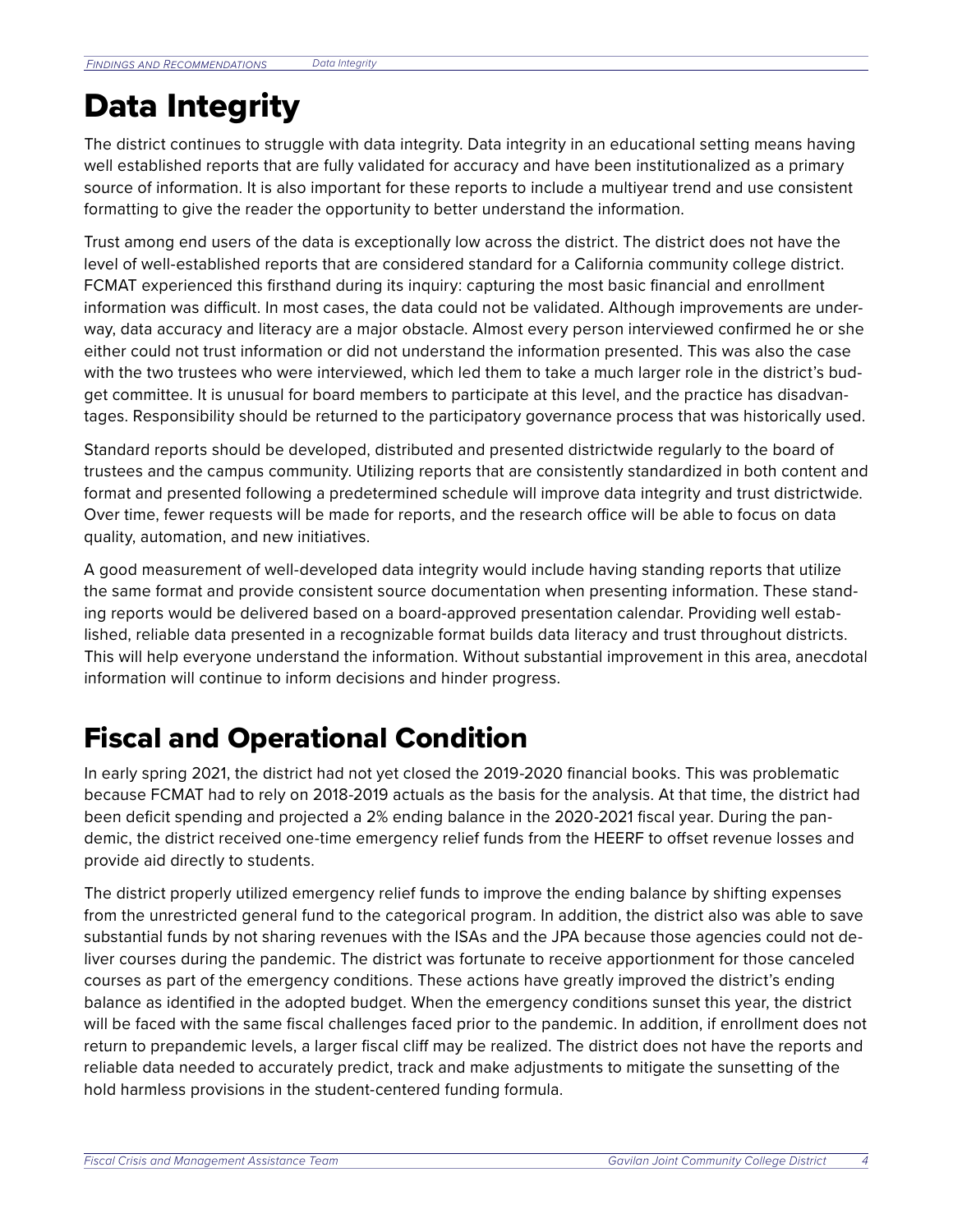The district continues to experience employee turnover at the executive and professional staff levels. This turnover, and the lack of validated reports and procedure manuals for each fiscal related task, will continue to cast doubt on the district's ability to properly maintain internal fiscal controls, especially those required for a fiscally independent local education agency. This concern is validated by the elimination of the position that included the Education Code required (Education Code Sections 85266 and 85266.5) disbursement officer and the inability to provide an accurate comprehensive full-time equivalent faculty (FTEF) load report and a validated trend of all unrestricted general fund expenses.

A major component of any fiscal analysis is the review of trend data. Multiple attempts were made to capture basic information and verify its validity during this review. The requested information included a 5-year trend of the following:

- 1. Full-time equivalent student (FTES) segregated by type. The types included credit (3 year average), special admit, ISAs, traditional noncredit and Career Development and College Preparation (CDCP).
- 2. Average class size that takes "stacked" classes (the college offers more than one section during the same period of time to get enough students to offer the class) into consideration
- 3. Total teaching faculty load separated by contract faculty, overload, and part-time
- 4. Published faculty obligation number (FON) compared to actual
- 5. Management, staff and confidential full-time equivalent counts charged to the unrestricted general fund
- 6. Unrestricted general fund expenses

During the past several months, FCMAT received data for the above list and reviewed it for accuracy. District-provided data was compared to several public documents and reports submitted through the management information system (MIS) directly to the Chancellor's Office. In almost every area, the published data was different than what was provided. Follow-up conversations verified the trends identified in the spreadsheet should not be published in this FCMAT report or used for decision-making purposes. Therefore, this FCMAT report will not contain financial information as previously planned. Instead, this report will focus on high-level findings based on the district's problems in obtaining and validating information. Once reports are developed, they should be reviewed for accuracy and discussed in the district's budget committee. These findings have validated the "information and data trust" concerns received during interviews.

### Traditional Enrollment and Planning

Some of the district's enrollment comes from ISAs and the JPA. Noncredit enrollments are also substantial compared to overall enrollment, and taking these factors into account reveals the district's low census enrollment. Census enrollment is more reliable and less likely to contribute to large changes in enrollment from year to year, which can make it difficult to manage various elements in the budget. The district's reliance on unreliable FTES numbers generated by noncensus enrollments such as positive attendance classes to fund ongoing fixed expenses contributes to the fiscal issues. In addition, noncensus enrollments come with volatile changes in expenses. Overrelying on different types of enrollments, especially noncensus enrollment, is common in most of the state's smallest districts and is one reason to view a percentage of unreliable enrollments as one-time funds. Incorporating all revenues from outside sources as ongoing revenues is not an effective fiscal practice. The district relies on all enrollments to meet its ongoing expenses.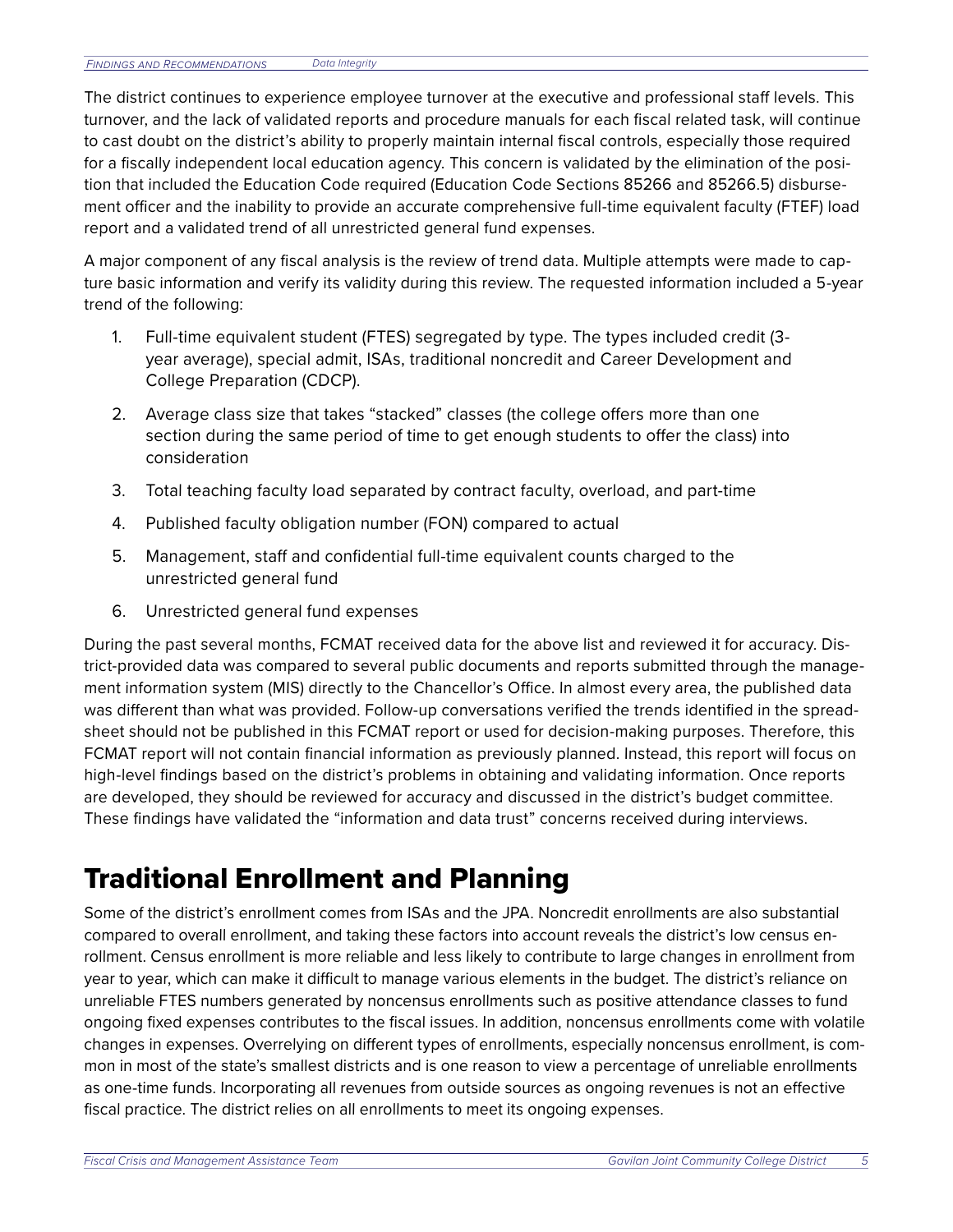FCMAT made several attempts to validate district-provided annual enrollment data with 320 reports (which are enrollment reports) and published Exhibit C documents. The intent was to obtain a clear understanding of the enrollment trends at the district based on enrollment type. This level of information is critical when a district relies on niche enrollments such as ISAs and large disabled students' course offerings. The district does not have a reliable report to make important decisions and therefore will lack the information needed to adjust staffing to align with enrollment.

### Budget Development and Fixed Costs

The procedure for budget development is to roll over the previous year's budget and add budget assumptions for any increases. Discussions with the district determined this was accomplished differently depending on the person who occupied the chief business officer position. Budget assumptions were also developed differently based on the people who were in various positions.

All districts should fully understand their fixed costs, especially those that are struggling to balance expenses with earned revenues. The district is no exception. In fact, the recent cyberattack and migration to the cloud has made a significant impact on fixed costs trends by no longer using one-time funds to upgrade equipment, software etc. to ongoing maintenance agreement expenses. Available ongoing funds will continue to decrease in the future as maintenance agreements and other expenses increase.

The district's error in overestimating its apportionment in 2017 by \$3.2 million resulted in an agreement with the California Community Colleges Chancellor's Office to repay the error over seven years through 2024. The repayment will also affect the district's fixed cost calculation for the next several years. As part of the agreement, the annual repayment is deducted from the district's total disbursement. This ongoing deduction to revenue should be memorialized and the expense should be identified.

The district may opt to use one-time emergency condition funds saved from not having to make ISA and JPA payments during the 2020-21 fiscal year. This will reduce the annual repayment schedule to a more manageable level. The annual repayment is \$600,000 through 2024-25. The district should not attempt to negotiate any additional ongoing expenses until a good understanding of fixed costs trends is available.

To be more transparent about fixed costs and to be able to plan accordingly, the district should develop and present an annual fixed costs report to the governing board and public. To do so, staff will need to have a clear understanding of all other fixed costs such as utilities, licenses, lease payments, and the year-to-year increases in information-technology-related agreements. That knowledge will allow the district to make better-informed decisions.

The district overrelies on less-reliable FTES to capture revenue. This practice creates larger than normal differences from the adopted to actual budgets and creates confusion when reviewing financial trends, making decision-making more difficult. The fixed cost trend report will better prepare the district to make midyear changes when fiscal issues arise from less-reliable FTES.

### Total Compensation Compared to Ongoing Revenues

Understanding the district's total personnel-related compensation compared to ongoing revenues charged to the unrestricted general fund is a main component of budget development. Each district must be able to provide the elements that contribute to the total cost, including all expenses related to current and retiree expenses. This expenditure total does not include the contribution to other post-employment benefits (OPEB) because this expenditure is actually a transfer of funds to a trust and is not considered an expense.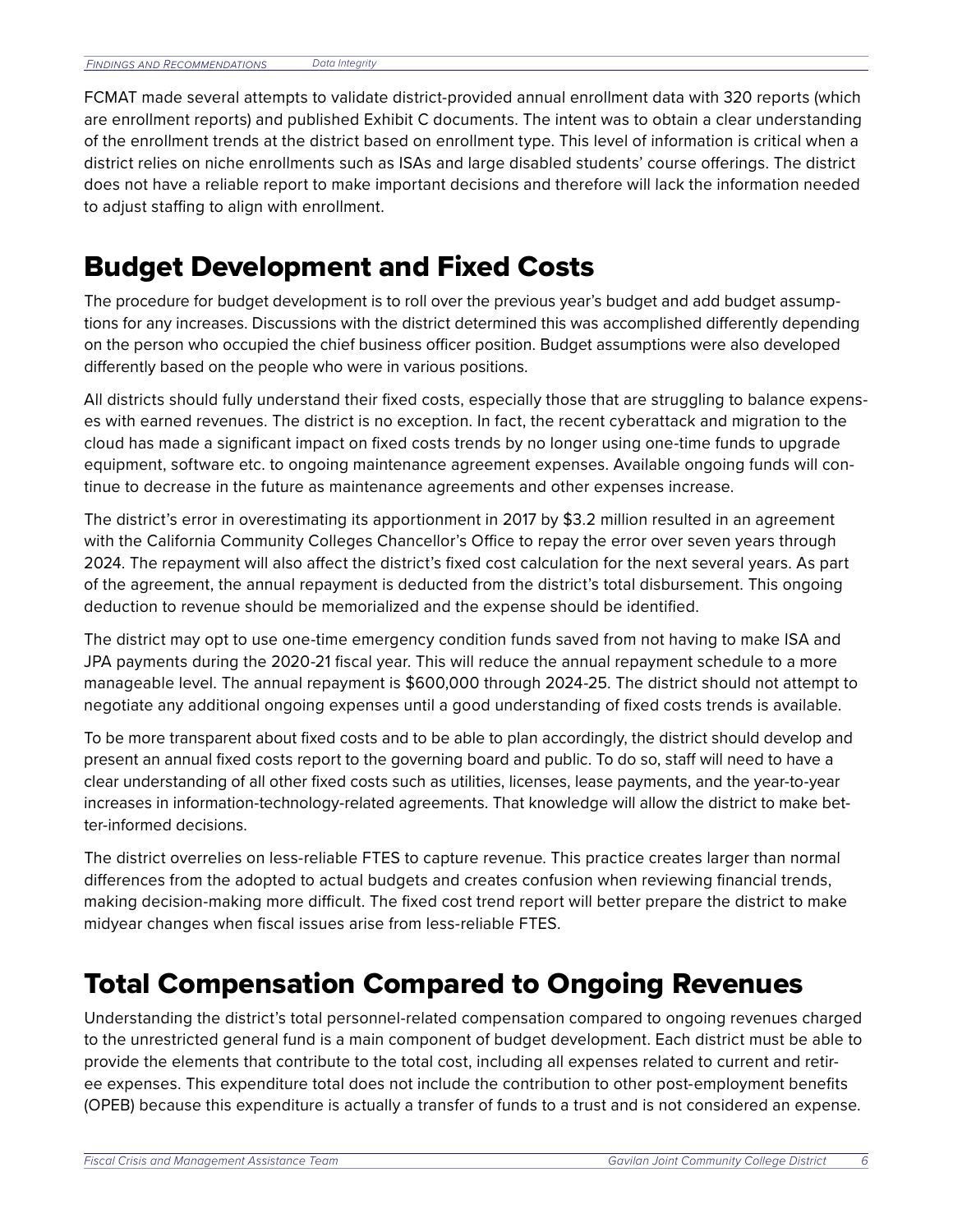The list of ongoing personnel expenses related to the Gavilan district includes:

- 1. Academic salaries (1000s)
- 2. Nonacademic salaries (2000s)
- 3. Employee benefits (3000')
- 4. ISAs and JPA payments (5000s)
- 5. Contributions to restricted general fund salaries through transfers (7000s)
- 6. Pay-as-you-go retiree health and welfare benefits (7000s)

All of these categories reflect the ongoing personnel-related costs to the district. This annual total, along with other fixed costs, such as maintenance agreements, utilities, leases, etc. will determine the content of the district fixed-cost report.

During this review, FCMAT received several versions of the budget from district staff. The first version indicated the district would spend more than 92% of the unrestricted general fund budget on personnel-related expenses. At the end of fieldwork, it appeared that the number was based on a budget development process using "average" salaries and not actual assumptions as the strategy. Based on recent data received, the revenue assumptions used for budget development also included larger than normal differences compared to actuals. A more reliable process and report is needed to better inform those affected about what percentage of the unrestricted general fund budget the district spends on personnel-related expenses.

### Cost to Deliver the Course Schedule

The district could not provide a reliable process that aligns classroom production with expenses. It is important for districts to know the cost of a course schedule prior to approval. Academic affairs should also know how much funding it has when developing the schedule and have the data to maximize offerings. The district has no strategy to maximize course offerings to students, which is evident by a lack of reports available that trend FTEF load by type. A district that understands the costs of delivering a full-time teaching load using contract, overload or adjunct teachers will be able to offer more opportunities for students. This strategy will require improved management of the district's FON and the establishment of a districtwide classroom efficiency standard. The lack of a process tied to a districtwide planning effort is unsustainable and explained in more detail in the enrollment management section of the report.

During FCMAT's fieldwork, personnel discussed strategies for increased efficiency, but most of these efforts are recent. Examples include the following:

- **•** Two-year planning for course schedules so that: a) all courses are not offered every term, and b) students can plan their schedules knowing when courses will be offered.
- **•** Moving classes to rooms that will hold more students if needed.
- **•** Revising class size maximums for both in-person and online classes. The maximum is 30 for all classes except English, which is 28 (and there is contract language that establishes online class sizes as the same sizes for in-person instruction).

It is essential for all employees to acquire a thorough understanding of the relationship between funding and classroom efficiency, and of the need to balance this with a strong commitment to maintaining programs and services to meet the needs of students and the community. The district also needs to hold districtwide discussions to determine which strategies will be implemented to improve efficiencies in departments, programs and courses.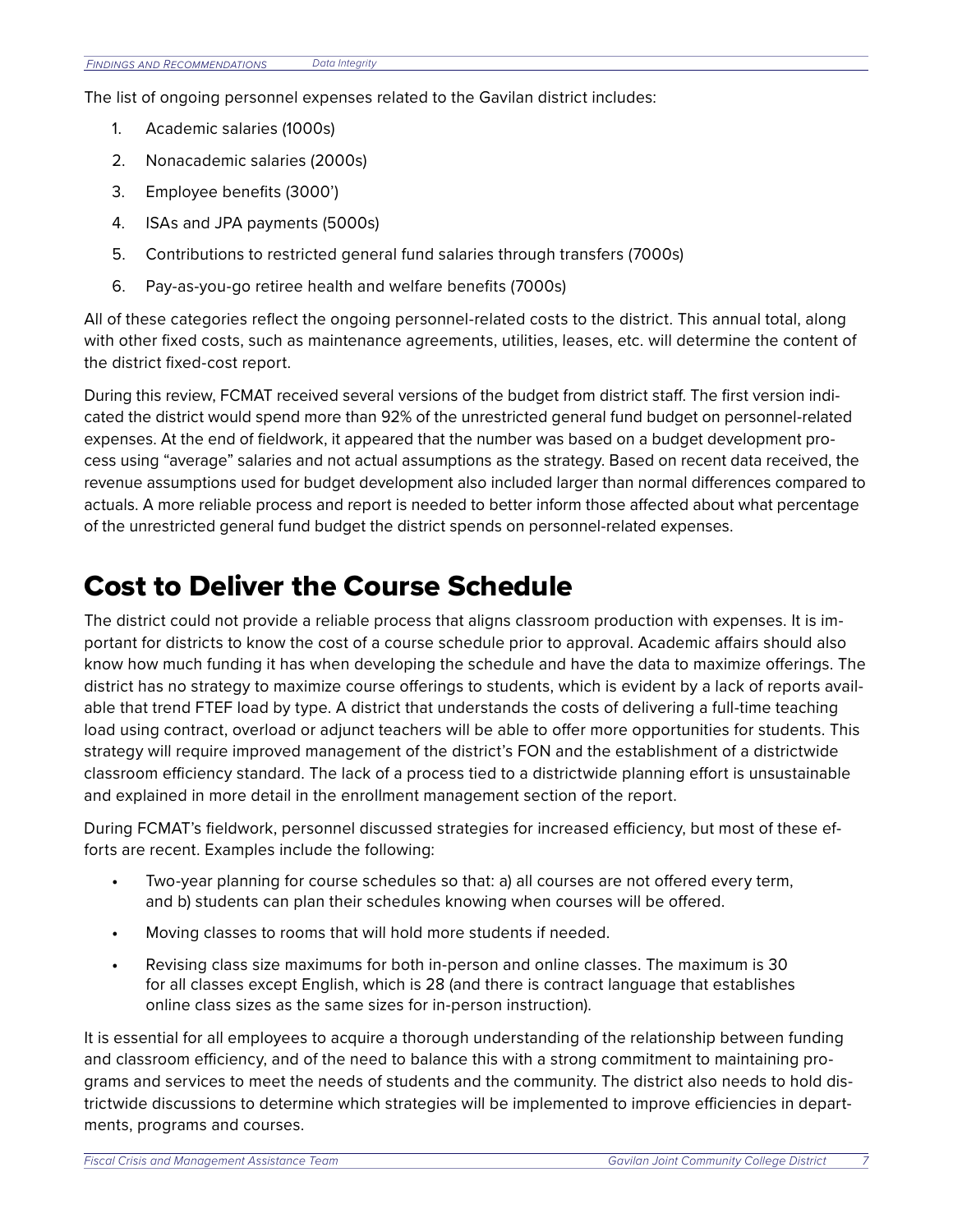Following an average efficiency standard determines the cost of delivering a course schedule and is a critical element for budget development. The district should establish a board-approved classroom course efficiency standard as part of its assumptions for budget development.

The district's Strategic Enrollment Management Plan, which is discussed later in the report, should be updated by devoting an early chapter to explaining the importance of the efficiency or productivity ratio, setting the framework and answering why becoming more efficient is essential to the district's future. In addition, the district should focus on the following:

- 1. SCFF metrics Each metric should include districtwide and division goals tied to past performance.
- 2. The average cost to deliver one FTEF load for full-time contract, part-time and overload rates. This data will inform budget development for academic affairs and provide clear insight on the best strategies to balance the use of contract and part-time faculty.
- 3. Discuss the differences related to census vs. noncensus enrollments. The strategic enrollment management plan should educate the reader on the budgetary impacts of each type of enrollment.

It is important to fund new budget requests to support the program review process. The district should not attempt to eliminate all innovation during lean fiscal times, but rather find the right balance and at a minimum, identify one-time funds that are not tied to fixed costs. As a rule, districts should budget conservatively so it always has one-time funds to support innovative activities. This is also true for establishing a classroom efficiency standard. If districts align their classroom efficiency standard, they can always offer the traditionally low-enrolled advanced course that would otherwise get canceled, or try a new software program that improves accuracy, efficiency or student success.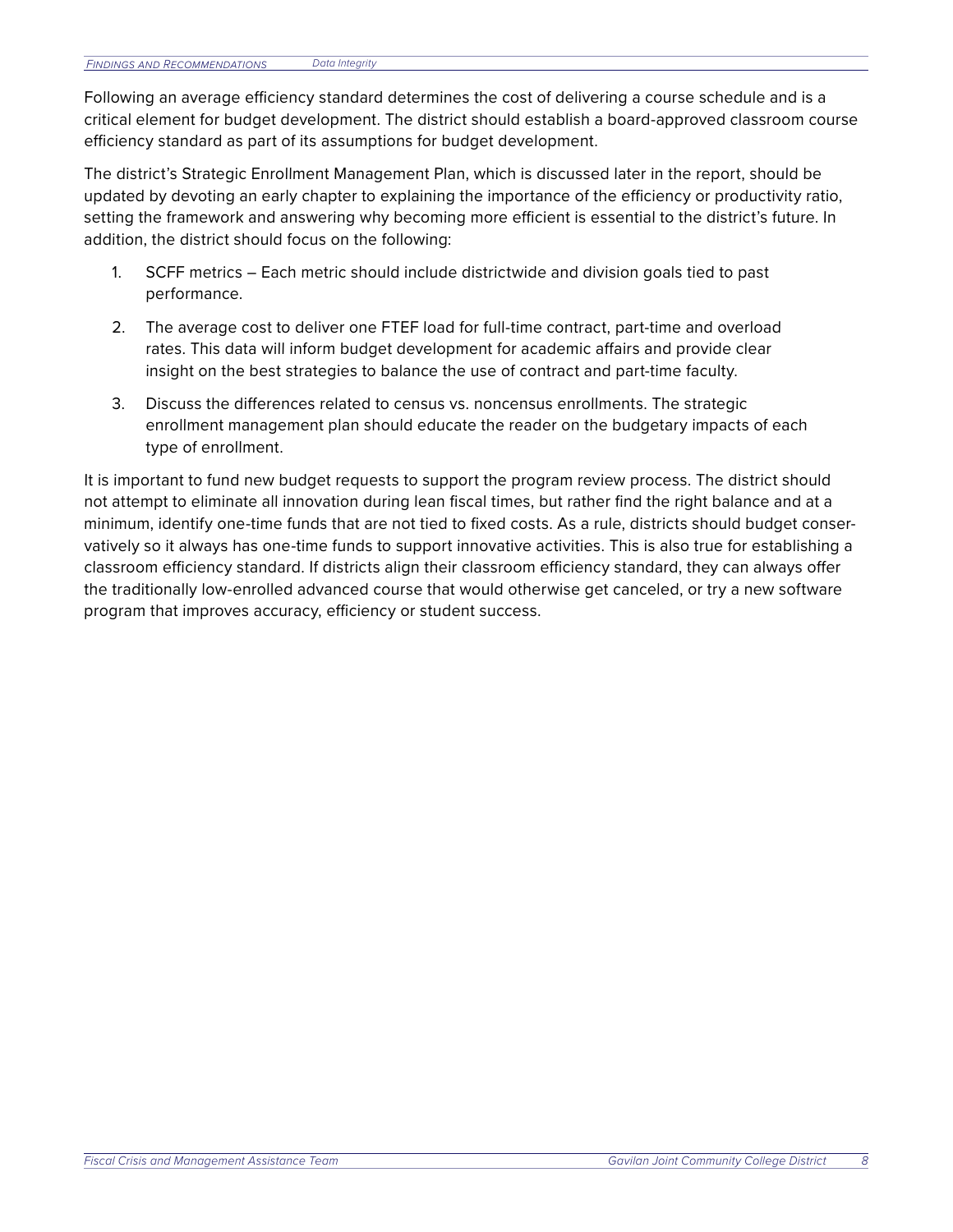## Fiscal Independence

The district passed a resolution to become fiscally independent as of July 1, 2018. This has proven to be cost-prohibitive and difficult during times of personnel turnover, as it would for any small California community college district. This is because the additional positions required to meet internal control requirements are more costly than state revenue allows. According to the district's original agreement with the Santa Clara County Office of Education, those positions will cost more than \$500,000 annually. Based on FCMAT's recent review, most of the positions needed to maintain appropriate internal controls when fiscal independence was granted in 2018 have been either vacant or subject to considerable turnover. In fact, the disbursement officer position that is required by law (Education Code Sections 85266 & 85266.5) for a fiscally independent district was removed as part of a recent reorganization. Although preparing all vendor and payroll warrants in-house has benefits, the staffing levels that a small district can afford do not provide the appropriate amount of internal control. The checks and balances required for fiscal independence require more staff with specific skill sets and training. At smaller districts like Gavilan, where the scope of staff duties is broad, internal controls are naturally more difficult to maintain, although they remain critical. The district must improve efforts in filling positions related to maintaining internal controls to ensure that requirements are being met. The county office is willing to work with the district to ensure that training and mechanisms are in place to strengthen controls in this area. The district will need to maintain the level of staffing negotiated in the agreement to meet internal control requirements. The district leadership and board of trustees must be aware of the increased responsibility that comes with fiscal independence and understand what the status means.

### Recommendations

*The district should:*

- 1. Complete the FHRA annually to assess its own fiscal health risk and progress over time, especially as permanent staff have had time to train and develop desk manuals.
- 2. Continue recruiting multiple levels of expertise and make it a priority to permanently staff its positions of fiscal leadership and technical expertise. Ensure that the board focuses on leadership stability.
- 3. Develop a comprehensive cross-training program and desk manual development plan for all areas of the Finance Department. This will assist the district when needing to meet report deadlines during periods of turnover.
- 4. Conduct a comprehensive study of internal controls for all business and related transactions and ensure the viability of fiscal independence.
- 5. Establish a board-approved classroom course efficiency standard.
- 6. Develop and present a fixed costs report to the governing board and public on an annual basis.
- 7. Update the district's Strategic Enrollment Management Plan with an early chapter dedicated to explaining the importance of the efficiency or productivity ratio, setting the framework and explaining why becoming more efficient is essential to the district's future.
- 8. Establish standard institutional reports and a presentation schedule to increase efficiency and communication and build trust across the district.
- 9. Develop standard reports districtwide that are presented to the board of trustees and the campus community regularly and that capture trends using a standard snapshot in time.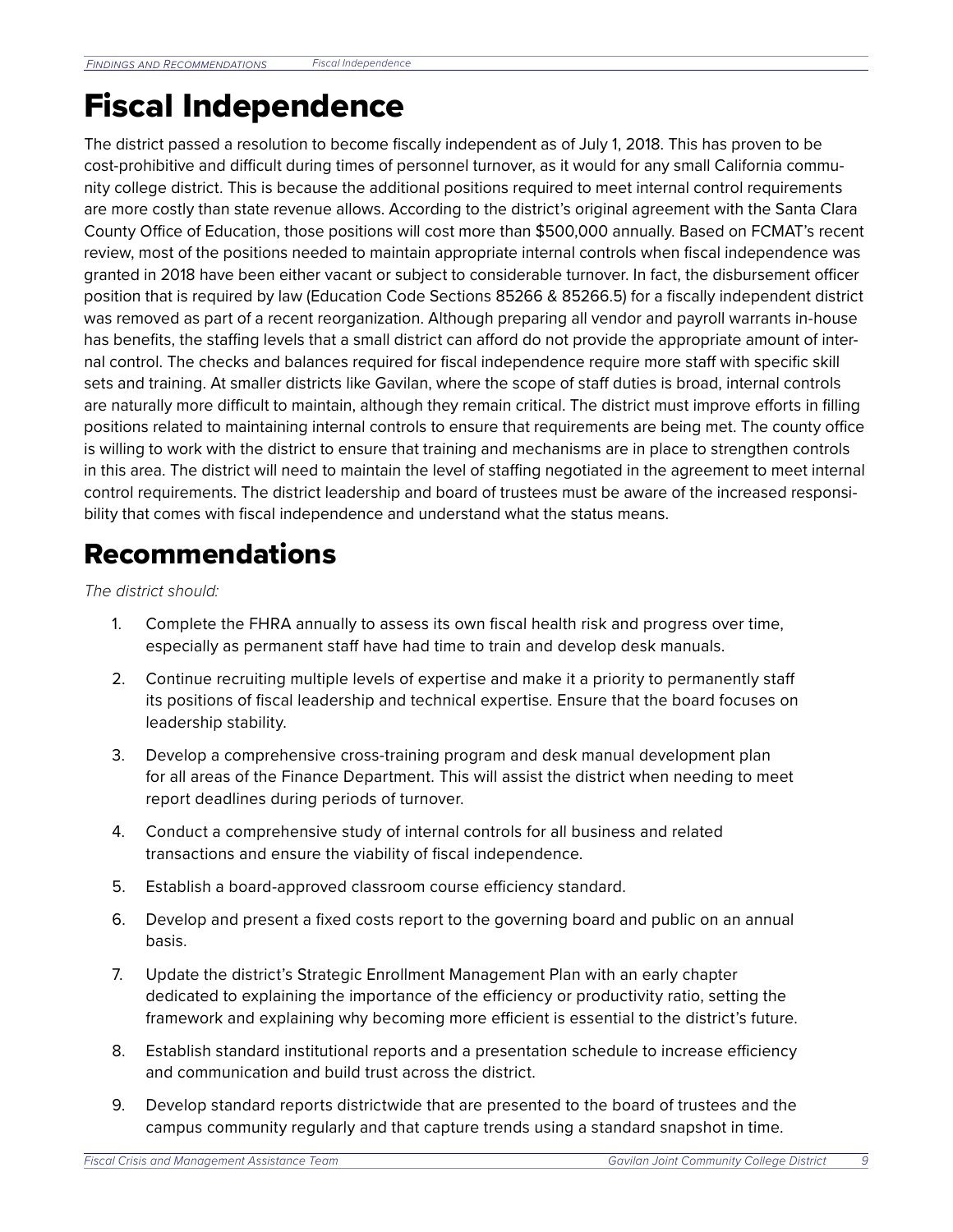## Strategic Enrollment Management

A strategic enrollment management (SEM) plan is one of several functional, comprehensive plans that college districts or colleges create to focus on activities to accomplish larger goals. These are expressed in comprehensive plans such as the following:

- **•** A strategic plan
- **•** An educational master plan
- **•** A facilities master plan

All are based on the vision, mission, values and overall goals of the district.

In general terms, enrollment management is a process that brings together activities related to recruiting, funding, retaining and replacing students as they move toward, within and away from the college. Each activity includes several processes and best practices.

### Student Centered Funding Formula (SCFF)

Although the SCFF framework provides financial rewards for successful student outcomes and supplemental resources to support low-income students, SCFF resources alone will not make a district fiscally viable.

A college strategic enrollment management plan should, at a minimum, articulate a goal to establish college and subunit targets for the following:

- **•** FTES
- **•** Efficiency weekly student contact hours (WSCH) per FTEF, or FTES per FTEF
- **•** Economy (cost per FTES)
- **•** Effectiveness (SCFF-funded successful student outcomes)

The district's productivity in instruction, which is measured using the ratio of WSCH (weekly student contact hours)-to-FTEF, is low. For a district with a term length multiplier of 16.7 weeks, the ideal WSCH-to-FTEF ratio should be 595. The district's average ratio from spring 2011 to 2018 was 245, far below the ideal ratio for economic viability.

Another way of expressing efficiency is the class size average calculation. From 2015 through 2019, the district's credit instruction class size average during the fall terms was 19.8. In subjects that usually have lecture as instruction, the district's class size average was 23.7. This made the district rank 102nd of California's 115 community college districts for average class size; only 13 districts had a smaller average class size. The district's class size average in the spring terms 2015 to 2019 was 19.4. In subjects that usually have lab as instruction, the class size average was 20.4. This made the district rank 103rd of California's 115 community college districts for average class size; only 12 districts had a smaller average class size. These class size averages are far below the ideal ratio needed for economic viability. The fiscal year 2020-21 edition of the 2020-23 Gavilan College Faculty Association Collective Bargaining Agreement states the following:

- **•** Courses taught online should have the same course size [class size] as in-person courses.
- **•** Faculty are free to add students through the approved registration process.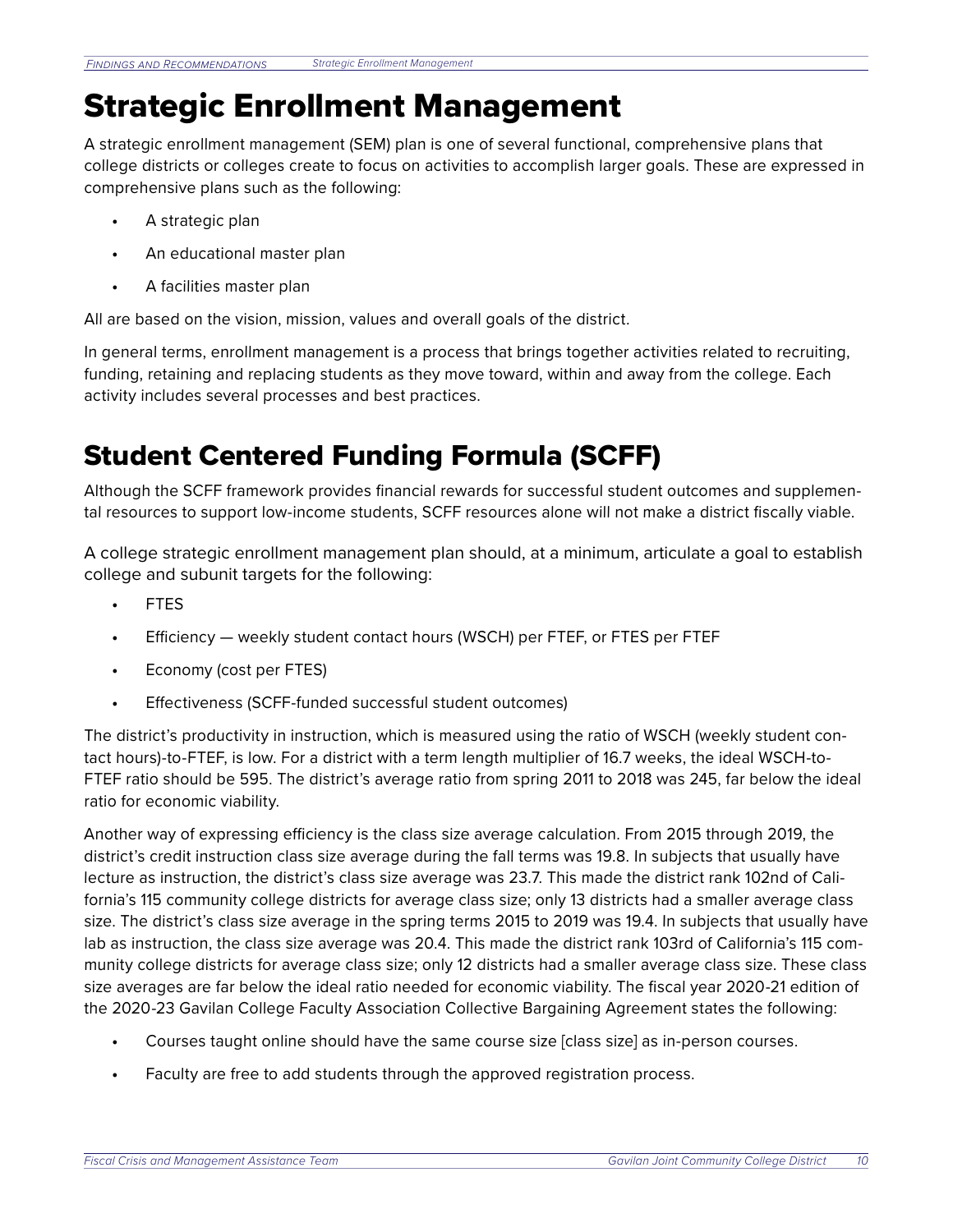**•** The class size has not been negotiated for on-ground [in-person] courses but will be reevaluated when those discussions take place.

The agreement does not specify any fixed class size maximums for any subject.

The district needs to be educated regarding the cost of instruction and the importance of doing so more efficiently. It may take several months of educational effort to improve understanding and make changes.

The main long-term outcomes from any SEM plan should be as follows:

- 1. Maximize the number of students who enroll, succeed in courses, complete programs of study, and transition into the workforce or a four-year institution.
- 2. As a result of the increased number of students, realize increased revenues and ensure that these revenues are managed efficiently, economically, and successfully so the college remains viable.

A successful SEM plan should use the SCFF metrics to gauge the ultimate success of the plan activities.

The SCFF, introduced in 2018-19, is intended to augment the traditional reliance on FTES as the primary source of state revenue allocated to community colleges. The revenue value per unit among different types of FTES was changed during SCFF implementation, with additional revenue metrics introduced to compensate colleges for the number of low-income students enrolled as well as for a range of student success outcomes.

In addition to changing how community colleges are funded, the SCFF takes into consideration how well students are doing by using new metrics. California's community colleges now receive state money by basing general apportionments, discretionary funds available to community college districts, on the following three calculations:

- **•** A base allocation, which largely reflects enrollment.
- **•** A supplemental allocation based on the number of students who receive a College Promise Grant or a Pell Grant, or who are covered by Assembly Bill (AB) 540.
- **•** A student success allocation based on outcomes that include the number of students who earn associate degrees and credit certificates, the number who transfer to four-year colleges and universities, those who complete transfer-level math and English within their first year, those who complete nine or more career education units, and those who earn the regional living wage.

The SCFF's metrics are in line with the goals and commitments set forth in the California Community Colleges' [Vision for Success](https://vision.foundationccc.org/) and are intended to close achievement gaps and boost key student success outcomes. District leaders recognize the overlap between the two and noted that the district's strategic plan includes student success outcome performance targets from both the Vision for Success initiative and the SCFF student success metrics.

The district's 2018 SEM does not include the SCFF metrics because it was created before the SCFF framework started. The district intends to develop a new SEM plan during the 2021 calendar year that will include the SCFF metrics.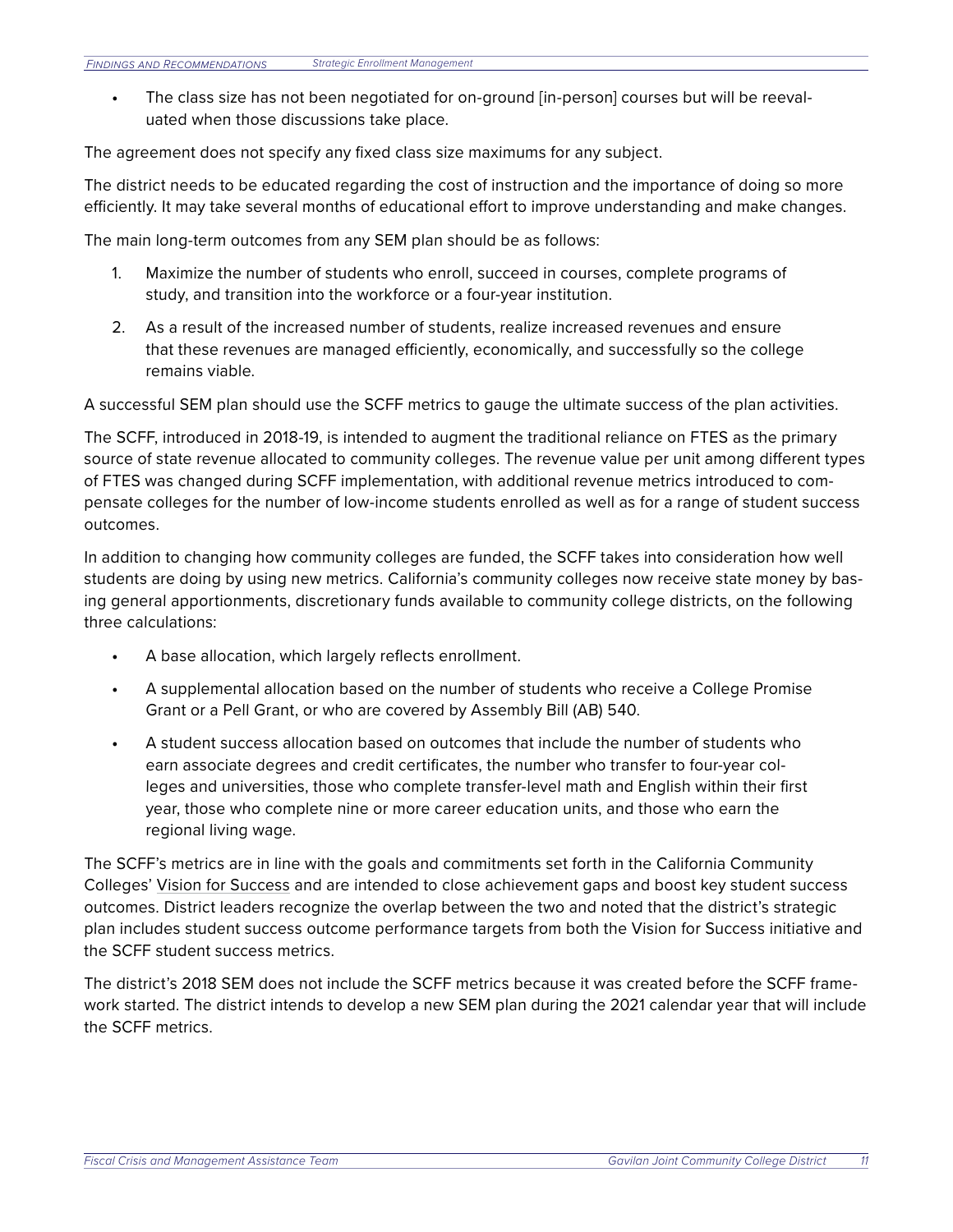## Attendance Accounting

From 2015 to 2019, the district had a series of audit exceptions related to compliance with state regulations for attendance accounting.

Audit recommendations from 2015 through 2019 included directions for how instructors should calculate contact hours for courses and perform an internal review before the apportionment claim is filed.

Many of the problems noted in 2015 were resolved by the 2019-20 audit as illustrated in the following table.

#### *Audit Exceptions*

| <b>District-Overreported FTES</b> |                                                                                                                                                         |                                                                                                                                                                                                                                                        |                                                                                                                                                                                                                                           |                                                                                                                                                                                                                                                  |               |  |  |  |
|-----------------------------------|---------------------------------------------------------------------------------------------------------------------------------------------------------|--------------------------------------------------------------------------------------------------------------------------------------------------------------------------------------------------------------------------------------------------------|-------------------------------------------------------------------------------------------------------------------------------------------------------------------------------------------------------------------------------------------|--------------------------------------------------------------------------------------------------------------------------------------------------------------------------------------------------------------------------------------------------|---------------|--|--|--|
| Attendance<br><b>Type</b>         | 2015-2016                                                                                                                                               | 2016-2017                                                                                                                                                                                                                                              | 2017-2018                                                                                                                                                                                                                                 | 2018-2019                                                                                                                                                                                                                                        | 2019-<br>2020 |  |  |  |
| Weekly                            | 25 classes were<br>sampled, no errors<br>were found.                                                                                                    | Three of 40 classes sampled<br>were found to have erroneously<br>overreported 3.020 FTES. Ex-<br>trapolation of the error resulted<br>in 77.846 overstated FTES for a<br>total cost of \$380,667.05. This<br>was not corrected in the Recal<br>Report. | N/A                                                                                                                                                                                                                                       | One of 25 classes<br>sampled was found to<br>have erroneously over-<br>reported 0.090 FTES.<br>Extrapolation of the<br>error resulted in 3.699<br>overstated FTES for a<br>total cost of \$13,785.<br>This was corrected in<br>the Recal Report. | N/A           |  |  |  |
| Daily                             | One of 25 classes<br>sampled was found<br>to have erroneously<br>overreported .940<br>FTES. That over-<br>statement of FTES is<br>a cost of \$4,440.18. | Three of 25 classes sampled<br>were found to have erroneously<br>overreported 3.430 FTES. Ex-<br>trapolation of the error resulted<br>in 81.224 overstated FTES for a<br>total cost of \$406,588.59. This<br>was not corrected in the Recal<br>Report. | Two of 25 classes sampled were<br>found to have erroneously over-<br>reported 0.150 FTES. Extrapola-<br>tion of the error resulted in 0.304<br>overstated FTES for a total cost<br>of \$1,756. This was corrected in<br>the Recal Report. | One of 20 classes<br>sampled was found to<br>have erroneously over-<br>reported 0.050 FTES.<br>Extrapolation of the<br>error resulted in 0.204<br>overstated FTES for a<br>total cost of \$761. This<br>was corrected in the<br>Recal Report.    | N/A           |  |  |  |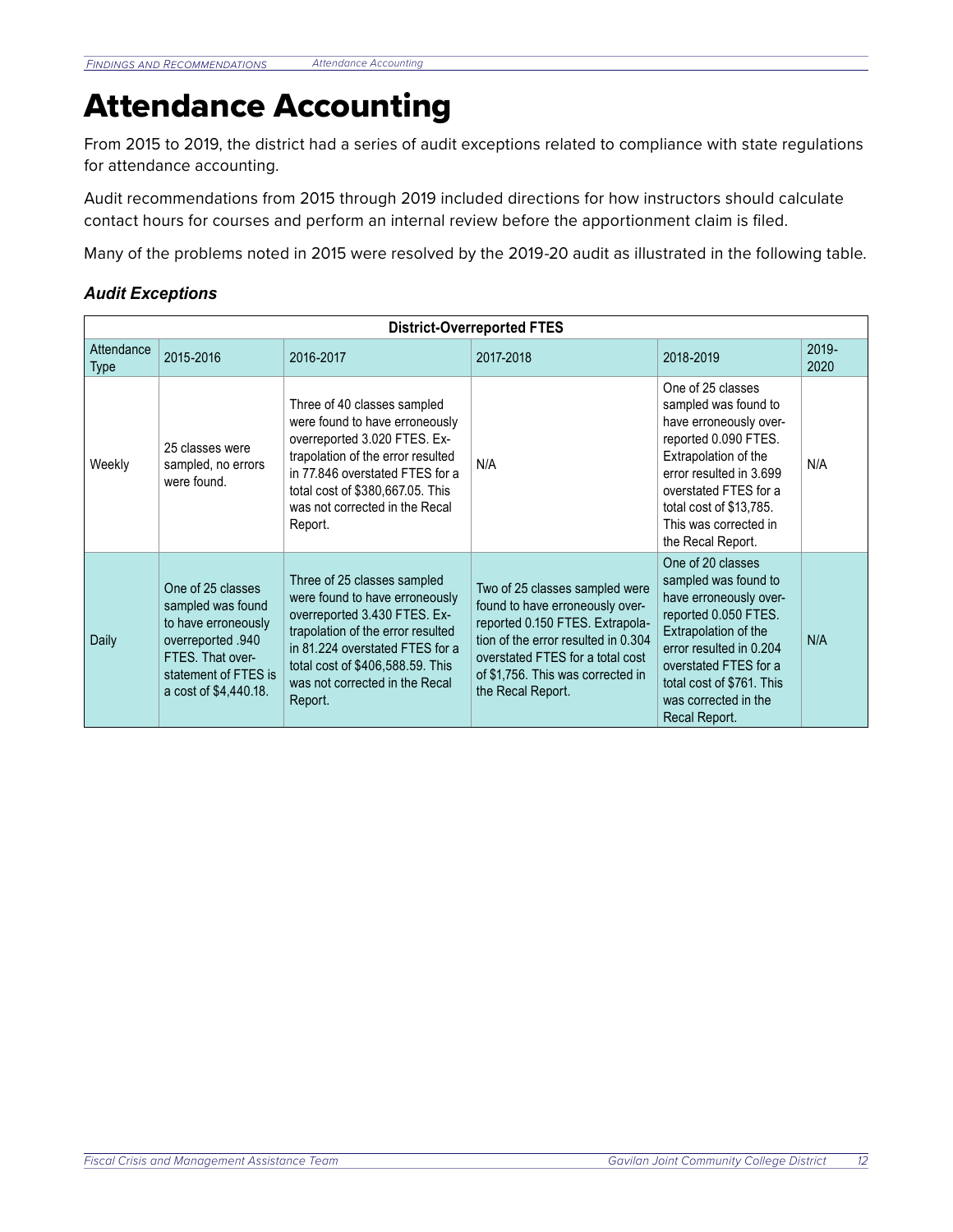| <b>Gavilan Joint Community College District Overreported FTES</b> |                                                                                                                                                                                                          |                                                                                                                                                                                                                                                            |                                                                                                                                                                                                                                                     |                                                                                                                                                                                                                                                         |                                                                                                                                                                                              |  |  |  |
|-------------------------------------------------------------------|----------------------------------------------------------------------------------------------------------------------------------------------------------------------------------------------------------|------------------------------------------------------------------------------------------------------------------------------------------------------------------------------------------------------------------------------------------------------------|-----------------------------------------------------------------------------------------------------------------------------------------------------------------------------------------------------------------------------------------------------|---------------------------------------------------------------------------------------------------------------------------------------------------------------------------------------------------------------------------------------------------------|----------------------------------------------------------------------------------------------------------------------------------------------------------------------------------------------|--|--|--|
| Attendance Type                                                   | 2015-2016                                                                                                                                                                                                | 2016-2017                                                                                                                                                                                                                                                  | 2017-2018                                                                                                                                                                                                                                           | 2018-2019                                                                                                                                                                                                                                               | 2019-2020                                                                                                                                                                                    |  |  |  |
| Alternative                                                       | Three of 25 classes<br>sampled were found<br>to have erroneously<br>overreported 2.490<br>FTES. Extrapolation<br>of the error resulted<br>in 27.300 overstated<br>FTES for a total cost<br>of \$128,952. | Three of 25 classes<br>sampled were found<br>to have erroneously<br>over reported 1.730<br>FTES. Extrapolation<br>of the error resulted<br>in 3.390 overstated<br>FTES for a total cost<br>of \$16,991. This was<br>not corrected in the<br>Recal Report.  | One of 25 classes<br>sampled was found<br>to have erroneously<br>overreported .200<br>FTES. Extrapolation<br>of the error resulted<br>in 0.420 overstated<br>FTES for a total cost<br>of \$2,141. This was not<br>corrected in the Recal<br>Report. | One of 25 classes<br>sampled was found<br>to have erroneously<br>overreported 1.020<br>FTES. Extrapo-<br>lation of the error<br>resulted in 4.077<br>overstated FTES<br>for a total cost of<br>\$15,196. This was<br>corrected in the<br>Recal Report.  | N/A                                                                                                                                                                                          |  |  |  |
| Hybrid, but Mischaracterized                                      | N/A                                                                                                                                                                                                      | One class of 25<br>sampled was found to<br>have been mischarac-<br>terized. It overreported<br>.030 FTES for a total<br>cost of \$150.17. This<br>was not corrected in<br>the Recal Report.                                                                | N/A                                                                                                                                                                                                                                                 | N/A                                                                                                                                                                                                                                                     | N/A                                                                                                                                                                                          |  |  |  |
| <b>Actual Hours</b>                                               | Three of 25 classes<br>sampled were found<br>to have erroneously<br>overreported .064<br>FTES. Extrapolation<br>of the error resulted<br>in .825 overstated<br>FTES for a total cost<br>of \$3,435.      | Seven of 25 classes<br>sampled were found<br>to have erroneously<br>over reported .119<br>FTES. Extrapolation<br>of the errors resulted<br>in 10.210 overstated<br>FTES for a total cost<br>of \$31,930. This was<br>not corrected in the<br>Recal Report. | Four of 25 classes<br>sampled were found<br>to have overreport-<br>ed 0.008 FTES<br>Extrapolation of the<br>error resulted in .240<br>overstated FTES for<br>a total cost of \$1,235.<br>This was corrected in<br>the Recal Report.                 | Two of 25 classes<br>sampled were<br>found to have<br>erroneously overre-<br>ported 0.150 FTES.<br>Extrapolation of<br>the error resulted<br>in 6.530 overstated<br>FTES for a total<br>cost of \$24,337.<br>This was corrected<br>in the Recal Report. | Two actual hour<br>classes of 100<br>total classes<br>sampled were<br>found to have<br>erroneously<br>over reported<br>1.9762 credit<br>FTES. The esti-<br>mated total cost<br>was \$10,179. |  |  |  |

*Sources: District Annual Contracted Audit Reports*

Compared to the findings in the 2015-16 to 2018-19 audits, the district has eliminated many fundamental errors in scheduling class meeting times, in applying the correct method of attendance collection, and in the basic administrative tasks expected of faculty who manage positive (actual hour) attendance.

In 2017-18, the district elected to forego claiming slightly more than 320 credit FTES, 8% of the FTES generated, because the classes were incorrectly scheduled. This was recently verified by FCMAT in interviews with the district.

The problems that persisted through fall 2019 were in the precision and discipline applied to the scheduling of instructional periods. Some internal auditing corrections the district planned to make have not occurred because of staffing shortages.

The district has undergone staffing changes, but all staff responsible for the entry of schedule data have received training provided by the Strata Information Group. That training included a review of the requirements in the Student Attendance Accounting Manual (SAAM) for the correct reporting of hours and time blocks required to meet state expectations. The Chancellor's Office issued a new SAAM in December 2020. A senior administrator is working to orient the deans to changes in the manual. Based on information provided in interviews, deans and district leaders will conduct regular audits of census attendance to ensure compliance. A new academic scheduling coordinator will conduct audits of actual course hours published in the schedule.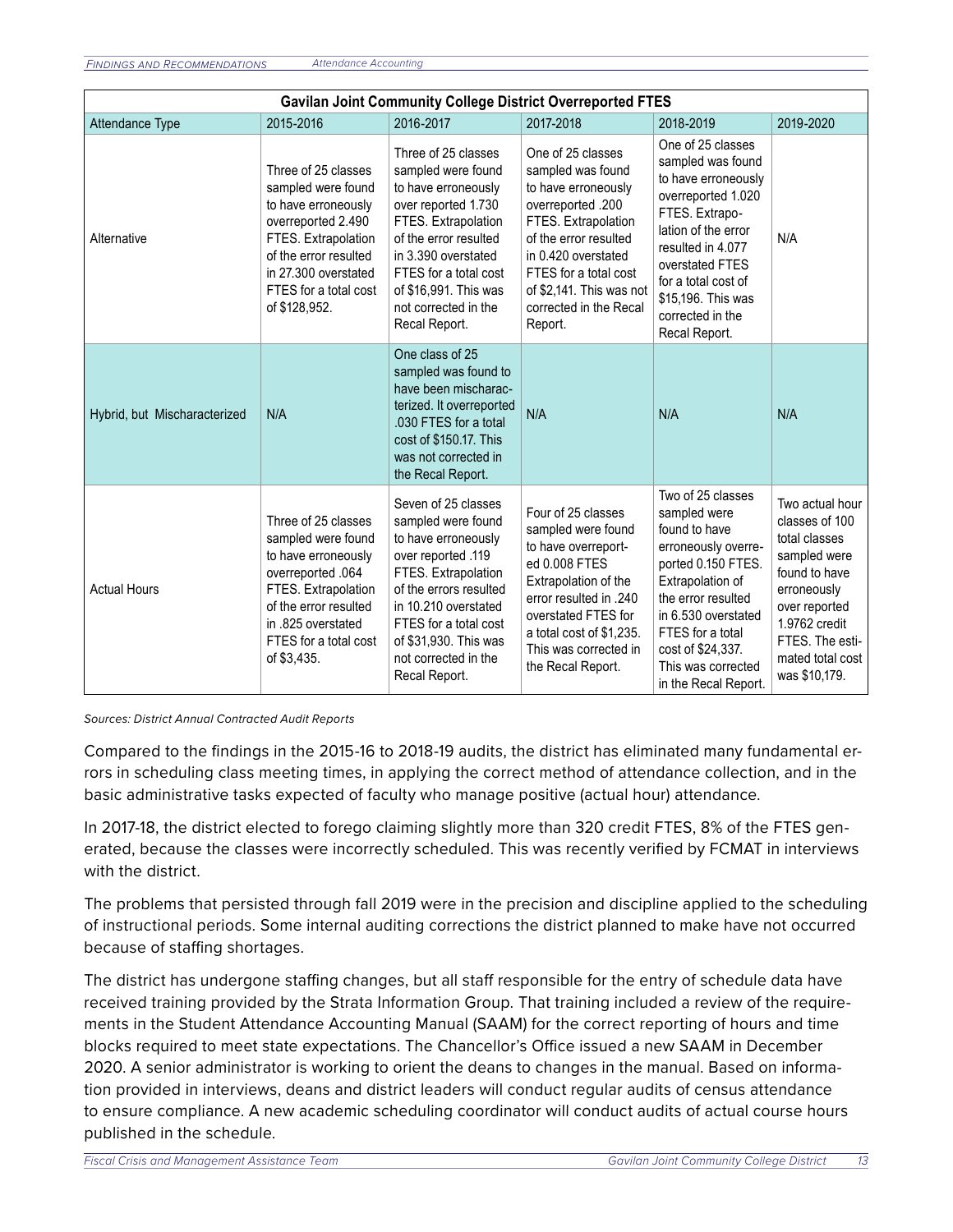### Recommendations

*The district should:*

- 1. Ensure that any revision of the strategic enrollment management plan includes the following SCFF student success outcome metrics by the end of calendar year 2021.
	- a. Associate degrees for transfer (ADTs)
	- b. Associate degrees (excluding ADTs)
	- c. Credit certificates that require 16 units or more
	- d. Completion of transfer-level mathematics and English courses within the first academic year of enrollment
	- e. Successful transfer to four-year university
	- f. Completion of nine or more CTE units
	- g. Attainment of regional living wage
- 2. Introduce FTES goal setting processes for all future terms and academic years as part of the base funding SCFF metrics, which should include districtwide and division- and/or department-level targets such as the following:
	- a. FTES increases disaggregated into the following categories:
		- i. Credit instruction
		- ii. Noncredit instruction
		- iii. Dual enrollment generated FTES (credit)
		- iv. Instructional service agreements
		- v. South Bay Public Safety Training Consortium
- 3. Include in the strategic enrollment management plan goals that would result from successful activities as part of the supplemental allocation SCFF metrics. The goals should reflect the following SCFF supplemental allocation categories:
	- a. Pell Grant recipients (federal)
	- b. California College Promise Grant recipients
	- c. AB 540 students
- 4. Revise the institutional goals in the strategic plan and include a broad range of the SCFF student outcome metrics as well as in the Accrediting Commission for Community and Junior Colleges (AACJC) Institutional Set Standards, and a new SEM plan.
- 5. Expedite educational efforts because the district's fiscal solvency is at stake. In addition to an ideal WSCH-to-FTEF ratio of 590, the goals should include topics such as the following:
	- a. Class fill rates of at least 80% on census day.
	- b. Cost per FTES, calculated using the current expense of education as reported in the CCFS 311 documents, divided by the annual FTES.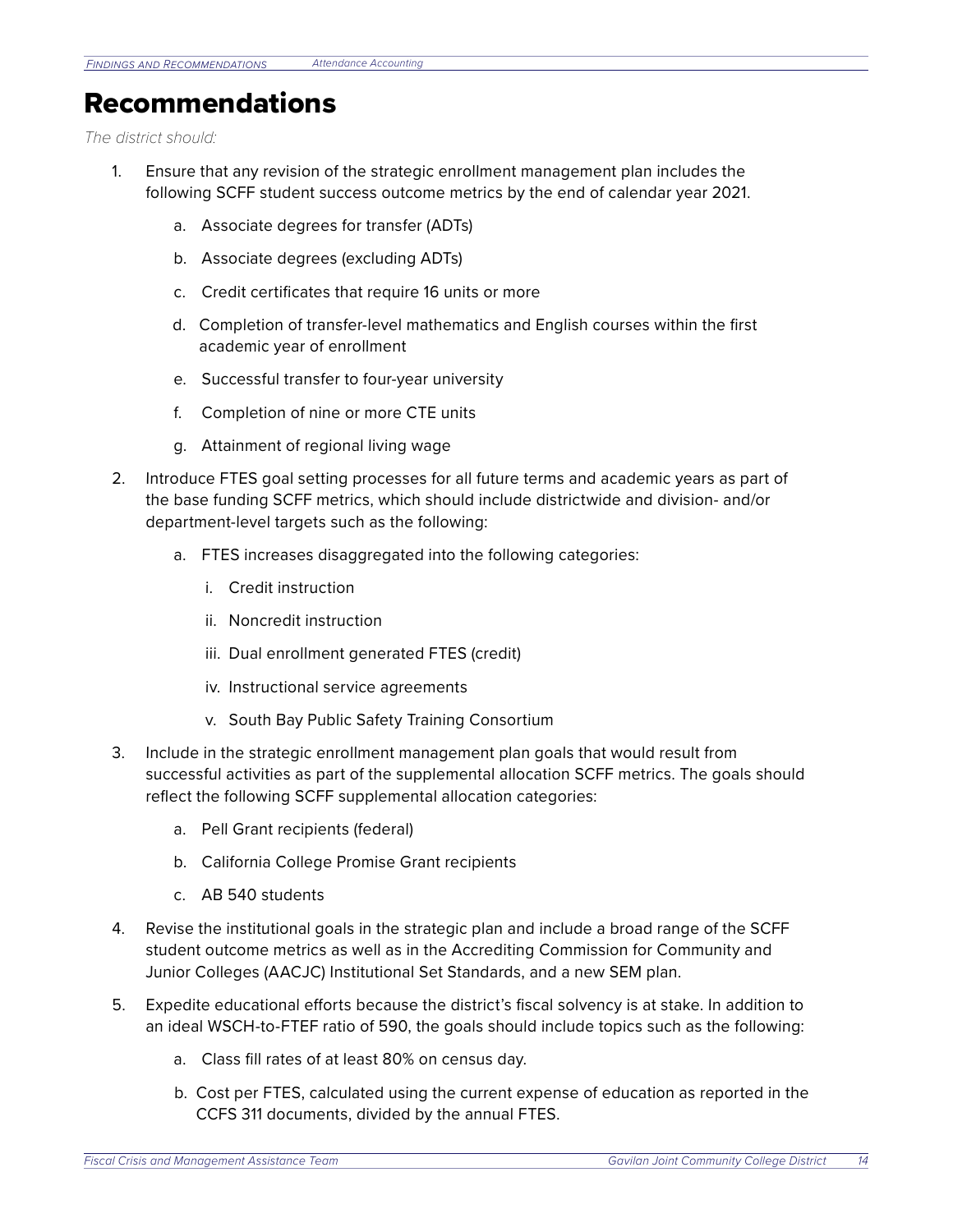- c. Average annual salary and benefits of instructional faculty per section or per annual FTES.
- d The salary and benefits of all employees divided by the annual FTES for which there is state reimbursement.
- 6. Devote an early chapter in a revised SEM plan to explain the importance of the efficiency or productivity ratio; this will set the framework and answer why becoming more efficient is essential to the district's future.
- 7. Develop standard reports districtwide that are presented to the board of trustees and the campus community regularly and that capture trends using a standard snapshot in time.
- 8. Develop standard reports districtwide that use a cohort group method to monitor the flow of student progress by groups that are presented regularly to the board of trustees and the campus community.
- 9. Ensure that the deans and district leaders tasked to conduct audits ensure compliance with attendance requirements in the SAAM and that the new academic scheduling coordinator conducts audits of actual course hours published in the schedule.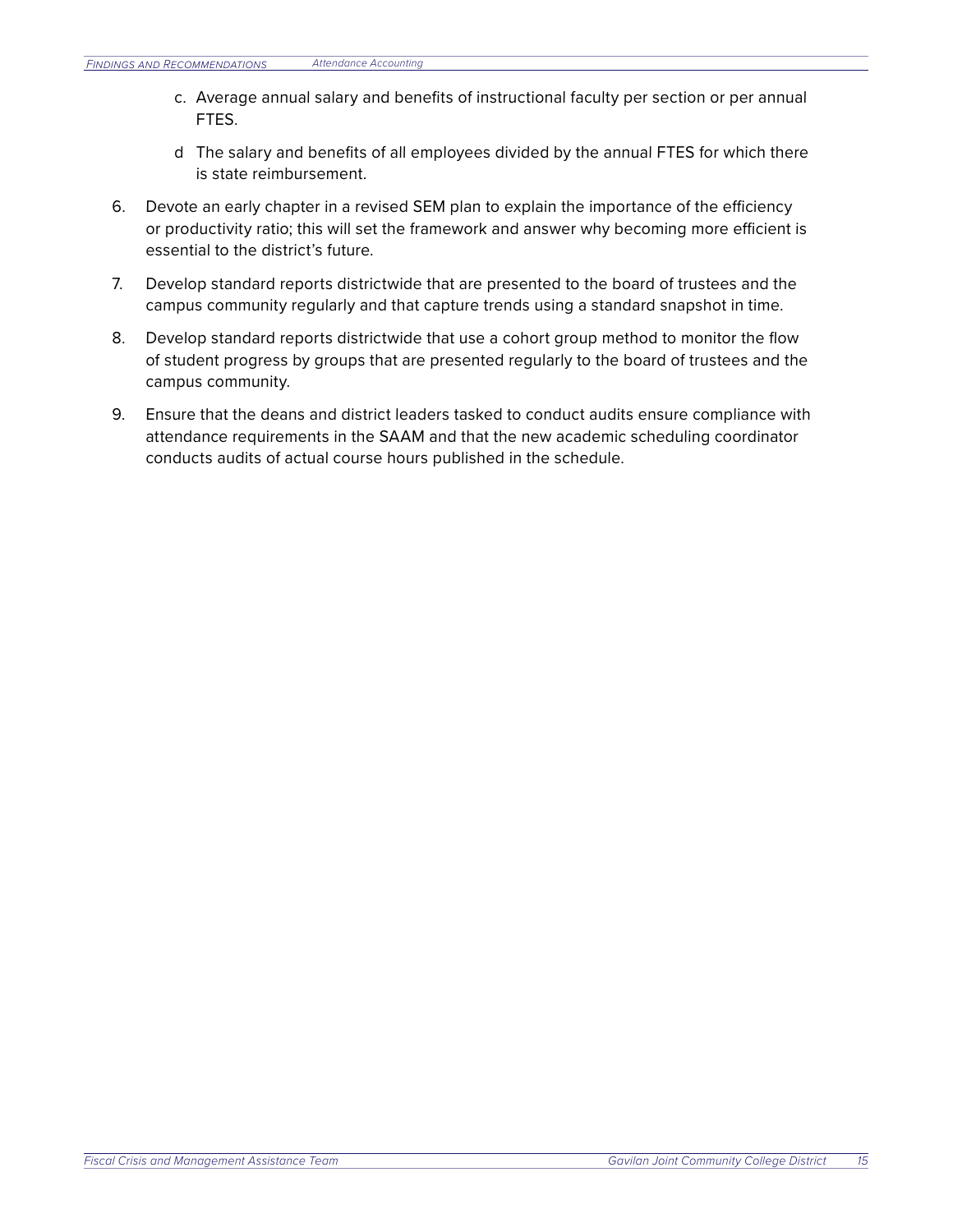## Program Review and Resource Allocation

The fundamental purpose of ongoing program integrated planning and review (PIPR) is to maintain and improve the effectiveness of every college program and service, and of the institution as a whole, based on the results of regular, systematic assessment. In addition, all CTE programs of study are required by law to justify the need for the program every other year. A review and ranking of a nonpersonnel resource allocation request in program review plans is the mechanism used to fund new expenditures. The ultimate beneficiaries of ongoing PIPR are the students and the community that the district serves, because expenditures for activities conducted on a college campus are justified and memorialized in written record. This process is also required by the ACCJC.

Specifically, program review and resource allocation, which is a large part of PIPR, facilitates the following:

- **•** Creation of a three-year plan for each program
- **•** Improvement through comprehensive self-study, peer review, and planning
- **•** Development of a three-year budget request plan, including data to support annual budget requests
- **•** Ranking resource allocation requests to move programs, and thus the college, toward achieving their strategic plan goals
- **•** Creation of a living document that provides all basic information and planning for each program, and that can be referenced by stakeholders via a public website
- **•** Continuity of program leadership expertise even when some leadership changes occur (e.g., a change in a department chair). Establishment of a baseline for the integrated planning process and cycle
- **•** Assessment of program viability
- **•** Accreditation compliance; board policy and administrative procedure compliance

Another purpose of PIPR is to focus available resources, including staff time, budget, technology and space use, toward the achievement of goals and objectives to maintain or improve the effectiveness of the many programs that contribute to the college's overall strategic plan. This means understanding that no additional resources are necessary, only the reallocation of existing ones.

The district utilizes a three-year program review cycle. Interviews confirmed that the district is following this process for all student services and academic departments. In fact, although completion of program reviews was inconsistent in prior years, in 2020-21 37 of 39 academic and student support service programs completed their program reviews. In addition, the time spent completing the program reviews went from one year to four months. Program reviews include goals and activities, which are tied to the strategic plan. No evidence was presented to show that program review goals linked to other college planning efforts such as diversity, equity and inclusion goals; institution set standards; or Vision for Success Goals. Failure to link planning initiatives creates duplication of effort and of research requests, which leads to inconsistencies in data.

The district has created a chart that shows all program review goals for all departments in academic affairs and student support services. Funding is not yet included on this chart, but the plan is to add that information in the future. With respect to other efforts to integrate planning with resource allocations, the only other relationship FCMAT found in its review of written materials and interviews was a rubric that had been developed for rating resource allocation requests from the program reviews. Also, it was not clear from the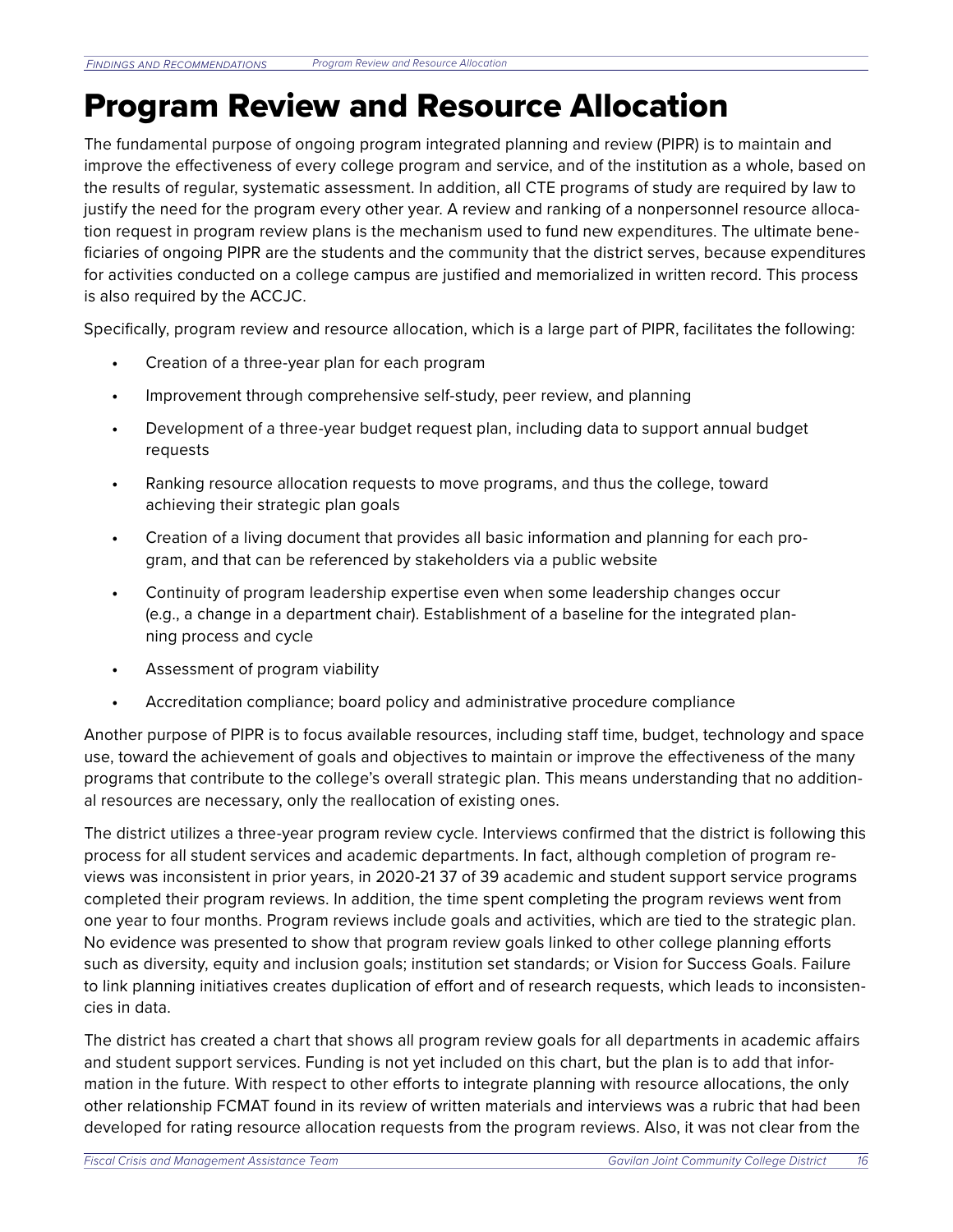district's website what the next step in the process was. Many unanswered questions remained, including the following:

- **•** Who would complete the rubric?
- **•** Once the ranking of resource requests is completed, where do the rankings go?
- **•** Who makes the final decisions about allocation of resources?
- **•** How are other requests that ultimately involve the allocation of resources, such as personnel requests and infrastructure improvements, evaluated and ranked?

FCMAT's review of related board policies and administrative procedures did not provide any clarity on the above questions. In interviews, employees confirmed that resource allocations and program reviews do not depend on one another as they should, but the district hopes to create a link between the two during the upcoming year. Failure to do so will discourage people from investing time and effort in the program review process. Employees also confirmed that the budget allocation process is not described in any documents, including board policies and administrative procedures. The only written documentation FCMAT was provided about budget development and allocation was a description of the "Program Integrated Planning and Review, Resource Allocation Process Committee (PIPR-RAP)."

The PIPR-RAP's purpose document stated that the committee is responsible for "the review and ranking of non-personnel resource allocation process (RAP) requests in program plans," but it had no description about what happens once the committee ranks the requests. Individuals FCMAT interviewed stated that PIPR-RAP's ranked requests move forward as recommendations to cabinet. However, none of the administrators knew of any instances, other than when funding was not available, when the recommendations were not followed. Consequently, there is no established process for feedback regarding possible alternatives to the committee's recommendations.

In addition, the purpose statement for this committee makes it clear that it deals only in resource requests that are nonpersonnel related and not with requests for additional staffing. An academic senate subcommittee ranks faculty staffing requests, and these rankings are forwarded to cabinet as recommendations. The district has no established process for discussion and ranking classified staffing or management staffing requests. Classified staffing requests are funded based on which program is requesting the position (replacement or new); consequently, programs that have categorical funding (such as Puente, Extended Opportunity Program and Services, and others) are approved for staffing, while programs funded using unrestricted general fund resources (such as admissions and records, counseling, academic support positions, and others) do not receive funds for staffing.

FCMAT reviewed other duties of the PIPR-RAP and, although they are comprehensive with respect to program review, FCMAT learned from interviews that the members have little understanding of the budget process and that the committee deals only with augmentation requests. It is not involved in decisions about reductions; those are made by deans or the institutional efficiency task force, which is chaired by the district president.

Most respondents indicated the majority of people at the district as a whole know little of the budget allocation process. FCMAT also heard of widespread distrust and confusion of any information that comes from the business office during the interview stage of the process (February through April 2021). This confusion has led to an unwillingness to discuss reductions. This culture was visible during the past year when faculty refused any cuts in pay even as administrators took 15 furlough days and classified staff took 10 so that no employees would lose their jobs.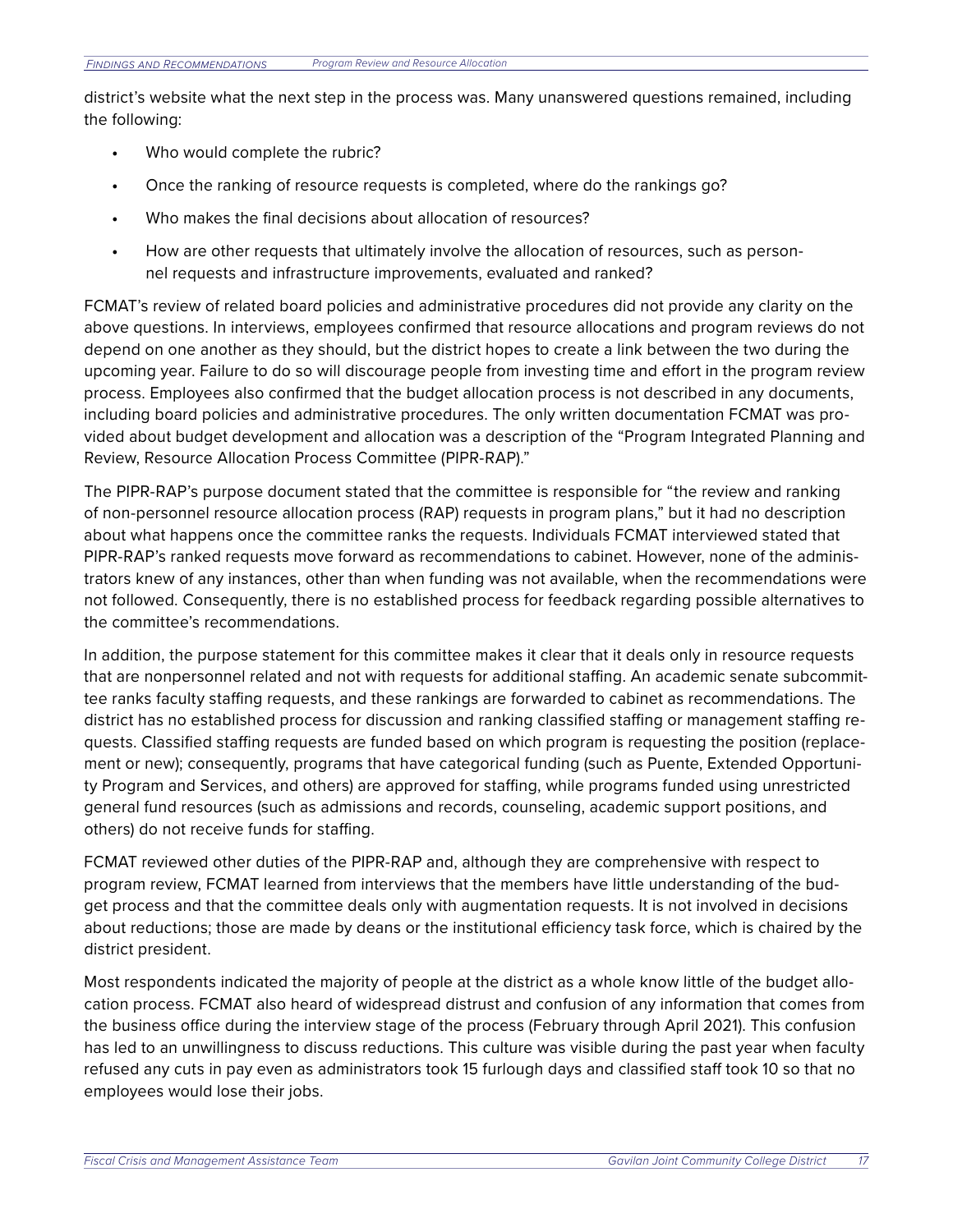### Recommendations

*The district should:*

- 1. Continue its efforts to improve the program review process so it is linked to other district planning efforts and to the resource allocation process.
- 2. Help educate personnel, create a flow chart that describes the program review process and includes timelines. Strive to create an open, transparent budget request process that includes input through participatory governance.
- 3. Establish a classified staffing committee and process to evaluate budget requests (similar to the academic senate committee and process for faculty requests).
- 4. Document the budget request process in board policy and administrative procedure so that it has avenues for articulation and publication of the budget request process that help foster general understanding throughout the district.
- 5. Provide districtwide budget information and training, including specific training for department chairs, faculty and staff leaders, and managers about the budget process, their role in it, and the relationship between overall efficiency and funding.
- 6. Establish connections between the members of and the work of both the PRIP-RAP and the institutional efficiency task force.
- 7. Establish the following categories for potential funding to assist with the budget allocation process:
	- a. Ongoing funds These will include all permanent staffing, licenses, etc.
	- b. One-time funds These include requests for one-time expenses either for unrestricted or categorical programs.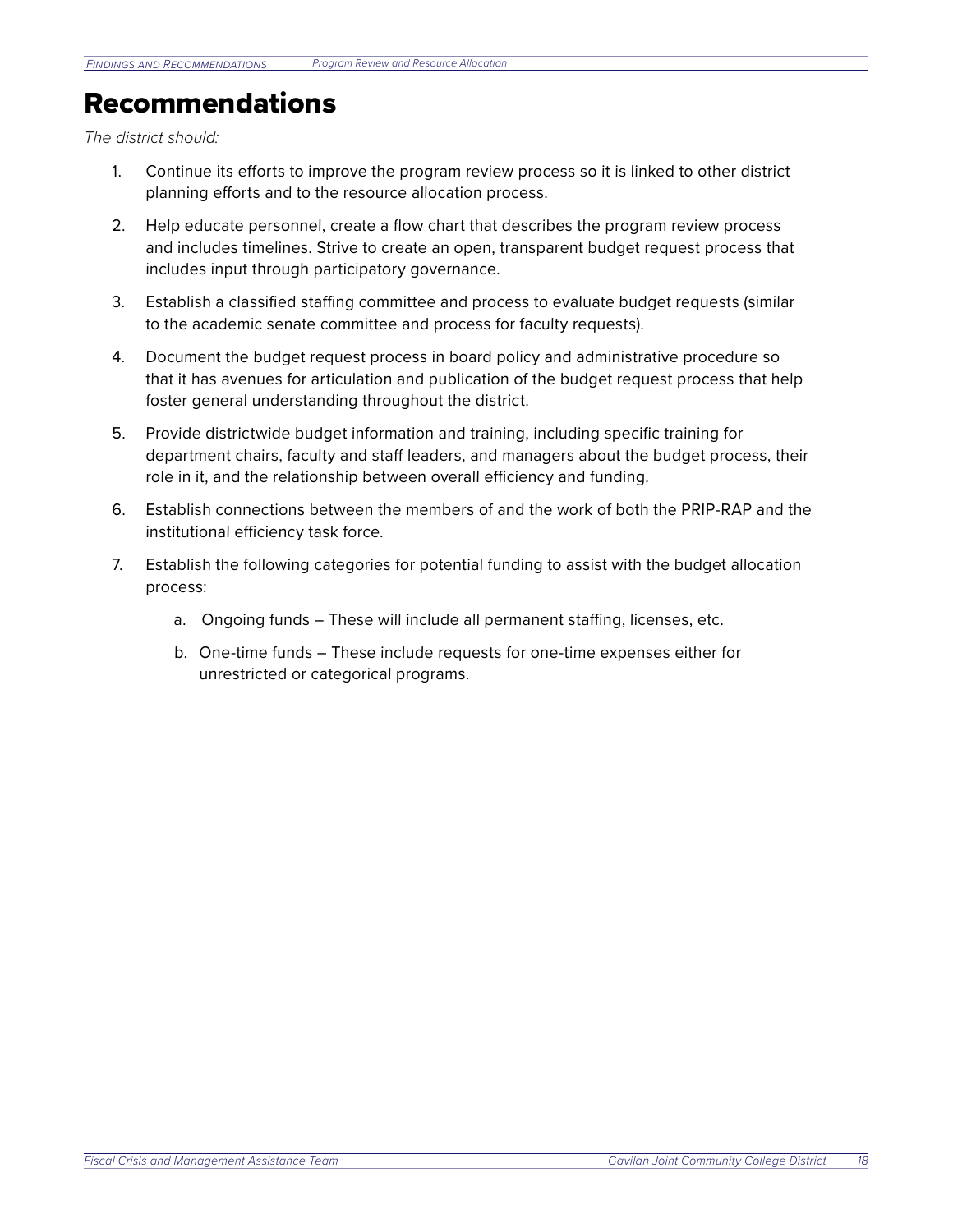## Appendix

A. Study Agreement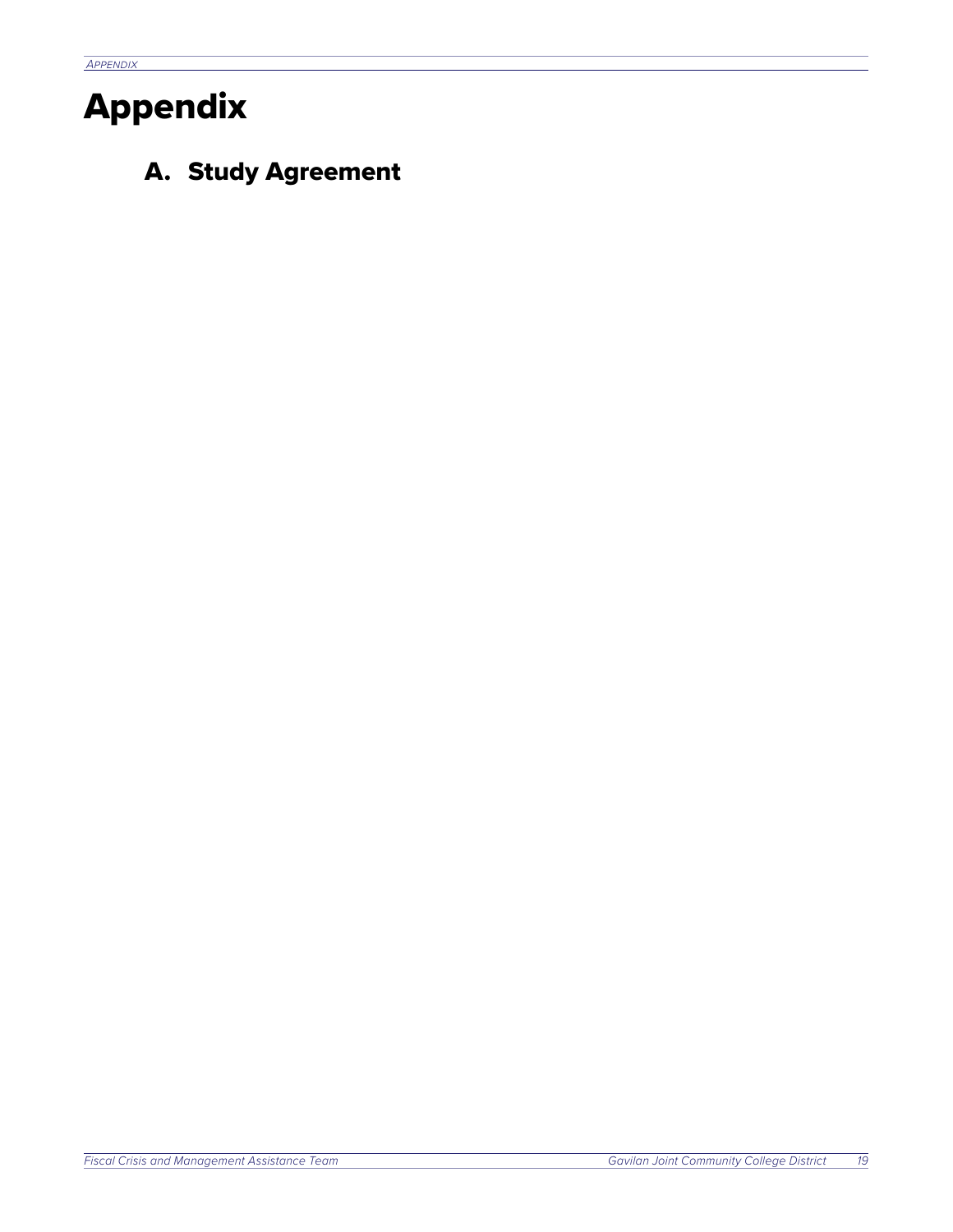

#### **FISCAL CRISIS & MANAGEMENT ASSISTANCE TEAM STUDY AGREEMENT October 28, 2020**

The Fiscal Crisis Management and Assistance Team (FCMAT), hereinafter referred to as the Team, and the Chancellor's Office on behalf of the California Community College Board of Directors, hereinafter referred to as the Chancellor's Office, mutually agree as follows:

#### **1. BASIS OF AGREEMENT**

The Team provides a variety of services to local educational agencies (LEAs). The Chancellor's Office has requested that the Team provide for the assignment of professionals to study specific aspects of the Gavilan Joint Community College District operations, based on the provisions of Education Code (EC) Section 84041. These professionals may include staff of the Team, county offices of education, the California Department of Education, school districts, charter schools, community colleges, or private contractors. All work shall be performed in accordance with the terms and conditions of this Agreement.

#### **2. SCOPE OF THE WORK**

A. Scope and Objectives of the Study

At the request of the Chancellor's Office, and in accordance with Education Code Section 84041, FCMAT shall review the following for the Gavilan Joint Community College District:

- 1. Fiscal Health Risk Analysis: Prepare an analysis using FCMAT's Fiscal Health Risk Analysis (2020 version), identify the Gavilan Community College District's risk rating for fiscal solvency, and provide recommendations to the district for improving fiscal health.
- 2. Alignment with Vision for Success & Student Centered Funding Formula: Determine whether the district has developed and implemented a strategic enrollment plan in alignment with SCFF metrics. Make recommendations regarding the plan and implementation priorities, where appropriate.
- 3. Strategic Program Review: Determine whether the district has reviewed instructional programs, student services, and administrative services in conjunction with revenue and cash flow projections. Make recommendations regarding the review and implementation strategies, where appropriate.

 $\overline{1}$ 

B. Services and Products to be Provided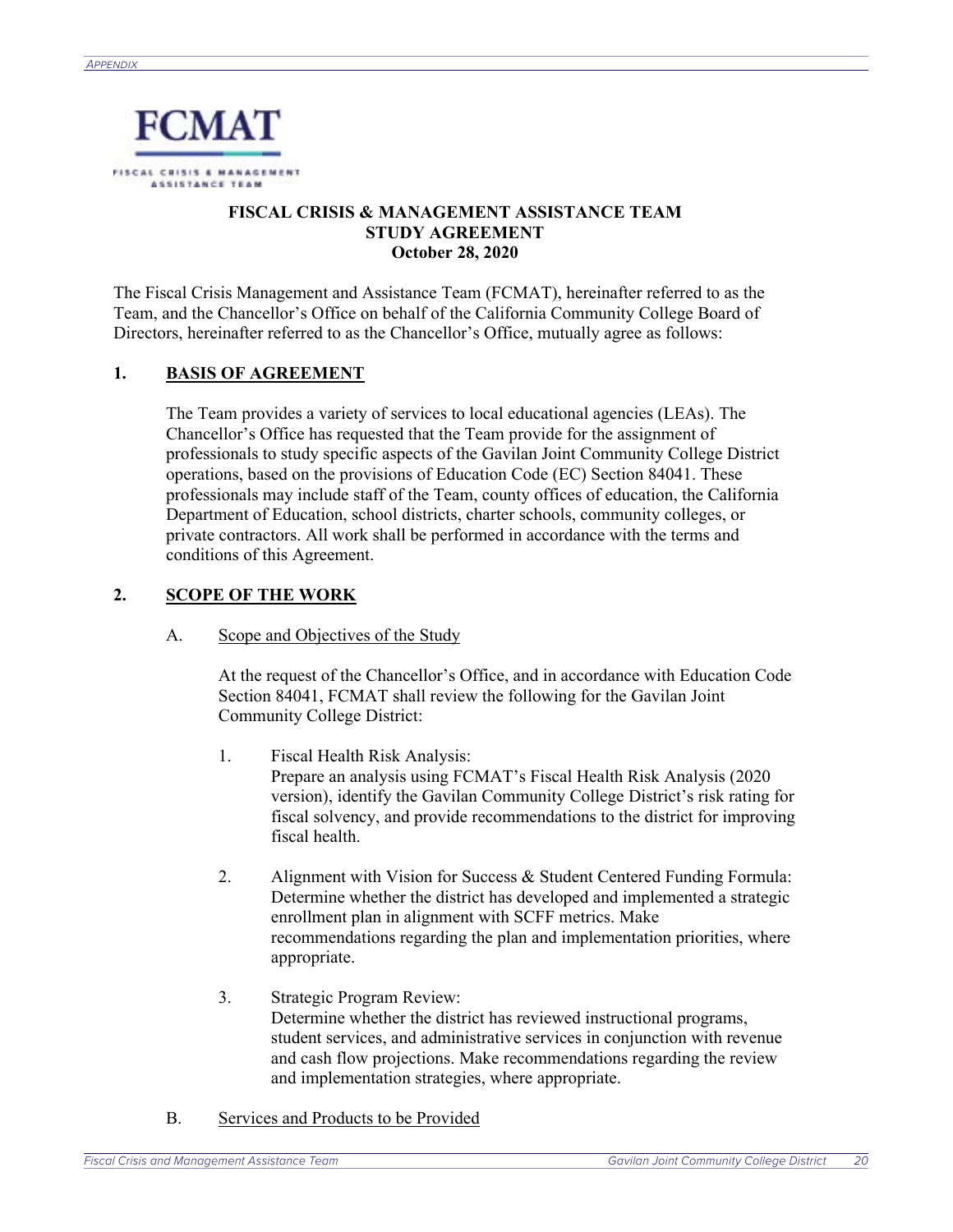- 1. FCMAT will coordinate dates for technical assistance with the district.
- 2. At the conclusion of technical assistance, FCMAT will provide a management letter documenting that the requested services are completed.

#### **3. PROJECT PERSONNEL**

Technical assistance services will be provided by FCMAT Deputy Executive Officer Michelle Giacomini, FCMAT Intervention Specialist Marcus Wirowek, and Cambridge West Partnership, LLC.

#### **4. PROJECT COSTS**

The cost for studies requested pursuant to  $EC 42127.8(d)(1)$  shall be:

- A. \$1,100 per day for each FCMAT staff member while on site, conducting fieldwork at other locations, presenting reports, or participating in meetings. The cost of independent consultants will be billed at the actual daily rate for all work performed based on the provisions of EC 84041.
- B. All out-of-pocket expenses, including travel, meals, lodging, etc. The Chancellor's Office will be invoiced at actual costs, with 50% of the estimated cost due following the completion of the on-site review and the remaining amount due upon acceptance of the final management letter by the Chancellor's Office.

#### **Based on the elements noted in section 2A, the total not-to-exceed cost of the study is \$128,000.**

C. Any change to the scope will affect the estimate of total cost.

Payments for FCMAT services are payable to Kern County Superintendent of Schools - Administrative Agent, located at 1300 17th Street, Bakersfield, CA 93301.

#### **5. RESPONSIBILITIES OF THE DISTRICT, CHANCELLOR'S OFFICE**

- A. The Gavilan Joint Community College District will provide office and conference room space while on-site reviews are in progress.
- B. The Gavilan Joint Community College District will provide the following (if requested):
	- 1. Policies, regulations and prior reports addressing the study request.
	- 2. Current or proposed organizational charts.
	- 3. Current and two prior years' audit reports.
	- 4. Any documents requested on a supplemental list. Any documents requested on the supplemental list should be provided to FCMAT in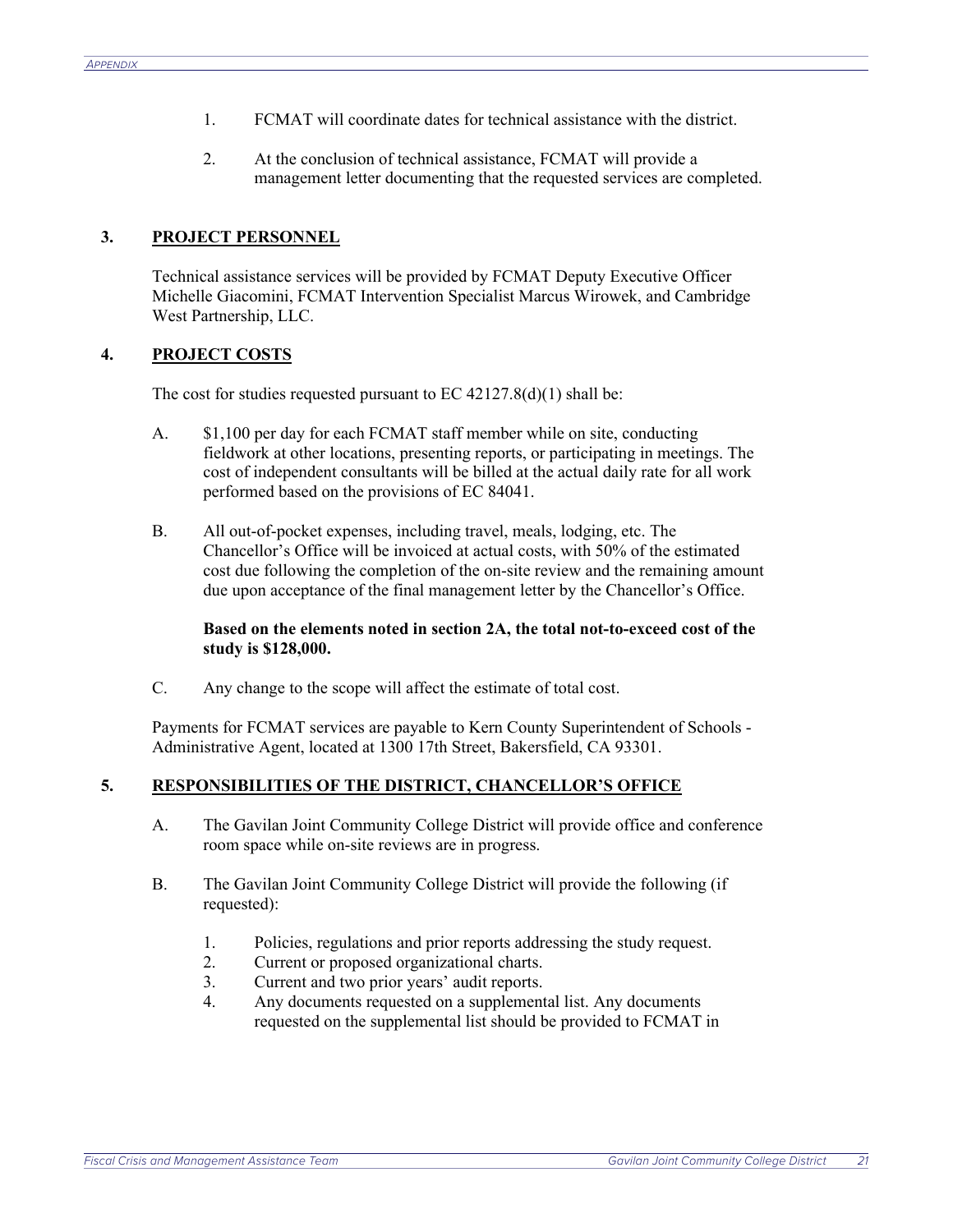electronic format; if only hard copies are available, they should be scanned by the Gavilan Joint Community College District and sent to FCMAT in an electronic format.

All documents should be provided in advance of fieldwork; any delay in the receipt of the requested documentation may affect the start date and/or completion date of the project. Upon approval of the signed study agreement, access will be provided to FCMAT's SharePoint document repository, and all requested documents shall be uploaded by the Gavilan Joint Community College District.

C. The Chancellor's Office administration will review a draft copy of the management letter resulting from the study. Any comments regarding the accuracy of the data presented in the management letter or the practicability of the recommendations will be reviewed with the Team prior to completion of the final management letter. The final management letter will be published on the FCMAT website.

#### **6. PROJECT SCHEDULE**

The schedule of services will be jointly determined by FCMAT and the district.

#### **7. COMMENCEMENT, TERMINATION AND COMPLETION OF WORK**

FCMAT will begin work as soon as it has assembled an available and appropriate study team consisting of FCMAT staff and independent consultants, taking into consideration other jobs FCMAT has previously undertaken and assignments from the state. The Team will work expeditiously to complete its work and deliver its final management letter, subject to the cooperation of the Chancellor's Office and any other parties from which, in the Team's judgment, it must obtain information. Once the Team has completed its fieldwork, it will proceed to prepare a draft management letter and a final management letter. Prior to completion of fieldwork, the Chancellor's Office may terminate its request for service and will be responsible for all costs incurred by FCMAT to the date of termination under Section 4 (Project Costs). If the Chancellor's Office does not provide written notice of termination prior to completion of fieldwork, the Team will complete its work and deliver its management letter and the Chancellor's Office will be responsible for the full costs. The Chancellor's Office understands and agrees that FCMAT is a state agency and all FCMAT reports are published on the FCMAT website and made available to interested parties in state government. In the absence of extraordinary circumstances, FCMAT will not withhold preparation, publication and distribution of a management letter once fieldwork has been completed, and the Chancellor's Office shall not request that it do so.

#### **8. INDEPENDENT CONTRACTOR**

FCMAT is an independent contractor and is not an employee or engaged in any manner with the Chancellor's Office. The manner in which FCMAT's services are rendered shall be within its sole control and discretion. FCMAT representatives are not authorized to

3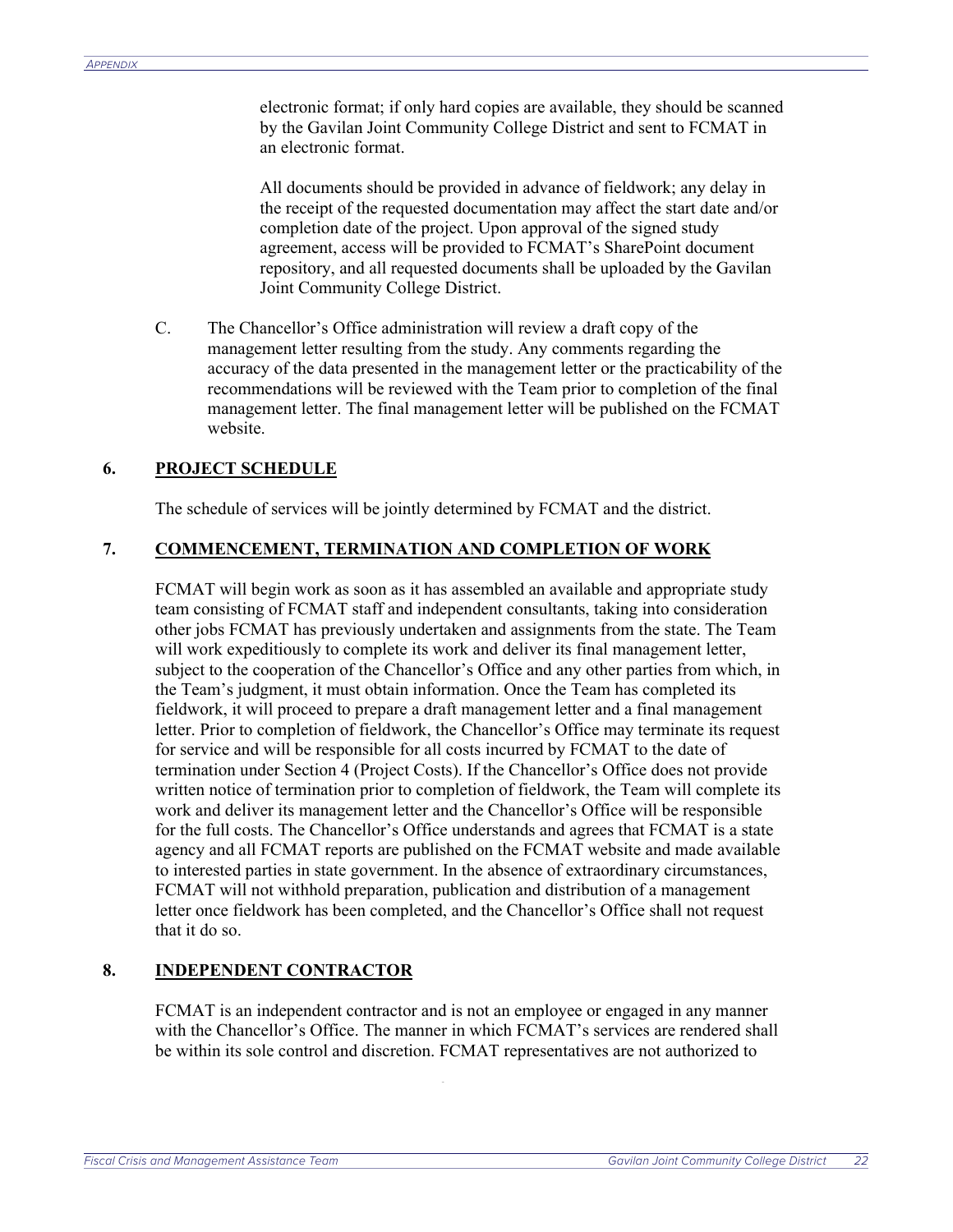speak for, represent, or obligate the Chancellor's Office in any manner without prior express written authorization from an officer of the Chancellor's Office.

#### **9. INSURANCE**

During the term of this agreement, FCMAT shall maintain liability insurance of not less than \$1 million unless otherwise agreed upon in writing by the Chancellor's Office, automobile liability insurance in the amount required under California state law, and workers' compensation as required under California state law. FCMAT shall provide certificates of insurance, with California Community Colleges Chancellor's Office named as additional insured, indicating applicable insurance coverages upon request.

#### **10. HOLD HARMLESS**

FCMAT shall hold the Chancellor's Office, its board, officers, agents and employees harmless from all suits, claims and liabilities resulting from negligent acts or omissions of its board, officers, agents and employees undertaken under this agreement. Conversely, the Chancellor's Office shall hold FCMAT, its board, officers, agents and employees harmless from all suits, claims and liabilities resulting from negligent acts or omissions of its board, officers, agents and employees undertaken under this agreement.

#### **11. COVID-19 PANDEMIC**

Because of the existence of COVID-19 and the resulting shelter-in-place recommendations, local educational agency closures and other related considerations, at FCMAT's sole discretion, the Scope of Work, Project Costs, Responsibilities of District (Sections I, IV and V herein) and other provisions herein may be revised. Examples of such revisions may include, but not be limited to, the following:

- A. Orientation and exit meetings, interviews and other information-gathering activities may be conducted remotely via telephone, video conferencing, etc. References to site work and fieldwork shall be interpreted appropriately given the circumstances.
- B. Activities performed remotely that are normally performed in the field shall be billed hourly as if performed in the field (excluding out-of-pocket costs).
- C. The district may be relieved of its duty to provide conference and other work area facilities for the Team.

#### **12. FORCE MAJEURE**

Neither party will be liable for any failure of or delay in the performance of this study agreement due to causes beyond the reasonable control of the party, except for payment obligations by the district.

#### **13. CONTACT PERSON**

Name: Lizette Navarette,